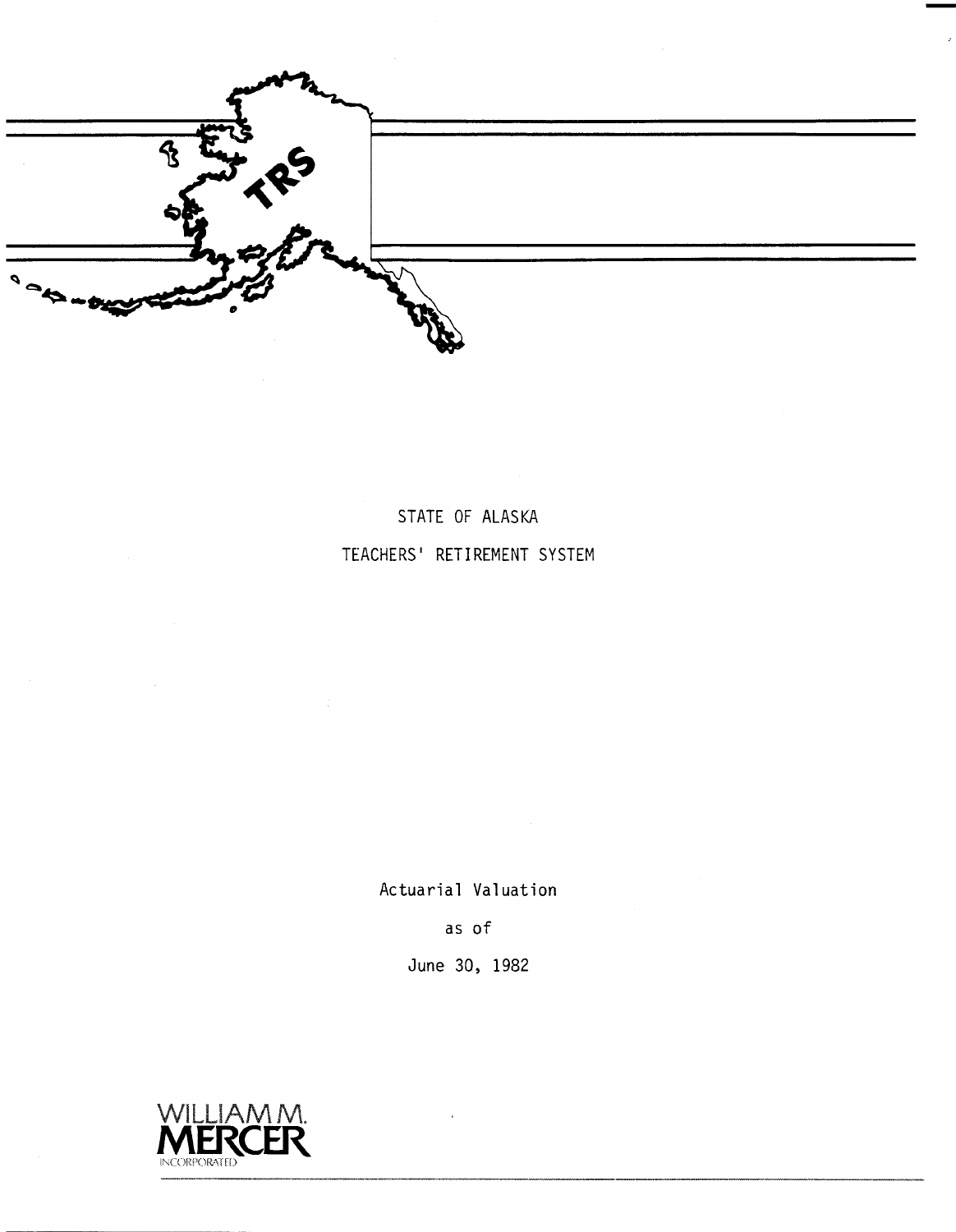- 11

### TABLE OF CONTENTS

 $\sim$   $\sim$ 

|           |     |                                                                | Page           |
|-----------|-----|----------------------------------------------------------------|----------------|
|           |     |                                                                | $\mathbf{1}$   |
|           |     | ANALYSIS OF THE VALUATION                                      | $\overline{3}$ |
| SECTION 1 |     | THE BASIS OF THE VALUATION                                     | 8              |
|           | 1.1 | BRIEF OUTLINE OF THE ALASKA<br>TEACHERS' RETIREMENT SYSTEM     | $\overline{9}$ |
|           | 1.2 | MISCELLANEOUS INFORMATION AS<br>OF JUNE 30.                    | 18             |
|           | 1.3 | STATISTICS ON NEW RETIREES DURING<br>THE YEAR ENDING JUNE 30   | 21             |
|           | 1.4 | STATISTICS ON ALL RETIREES AS<br>OF JUNE 30.                   | 22             |
|           | 1.5 | ACTUARIAL METHOD AND ASSUMPTIONS                               | 23             |
|           |     | TABLE 1 - EMPLOYEE TURNOVER.                                   | 25             |
|           |     | TABLE 2 - DISABILITY RATES                                     | 26             |
| SECTION 2 |     | DETAILED VALUATION RESULTS                                     | 27             |
|           | 2.1 | STATEMENT OF NET ASSETS AS OF<br>JUNE 30, 1982                 | 28             |
|           | 2.2 | CHANGES IN NET ASSETS DURING<br>FISCAL YEAR 1982.              | 29             |
|           | 2.3 | DEVELOPMENT OF VALUATION ASSETS<br>AS OF JUNE 30, 1982         | 30             |
|           | 2.4 | BREAKDOWN OF PRESENT VALUE OF<br>BENEFITS.                     | 31             |
|           | 2.5 | CALCULATION OF TOTAL CONTRIBUTION<br>RATE FOR FISCAL YEAR 1985 | 32             |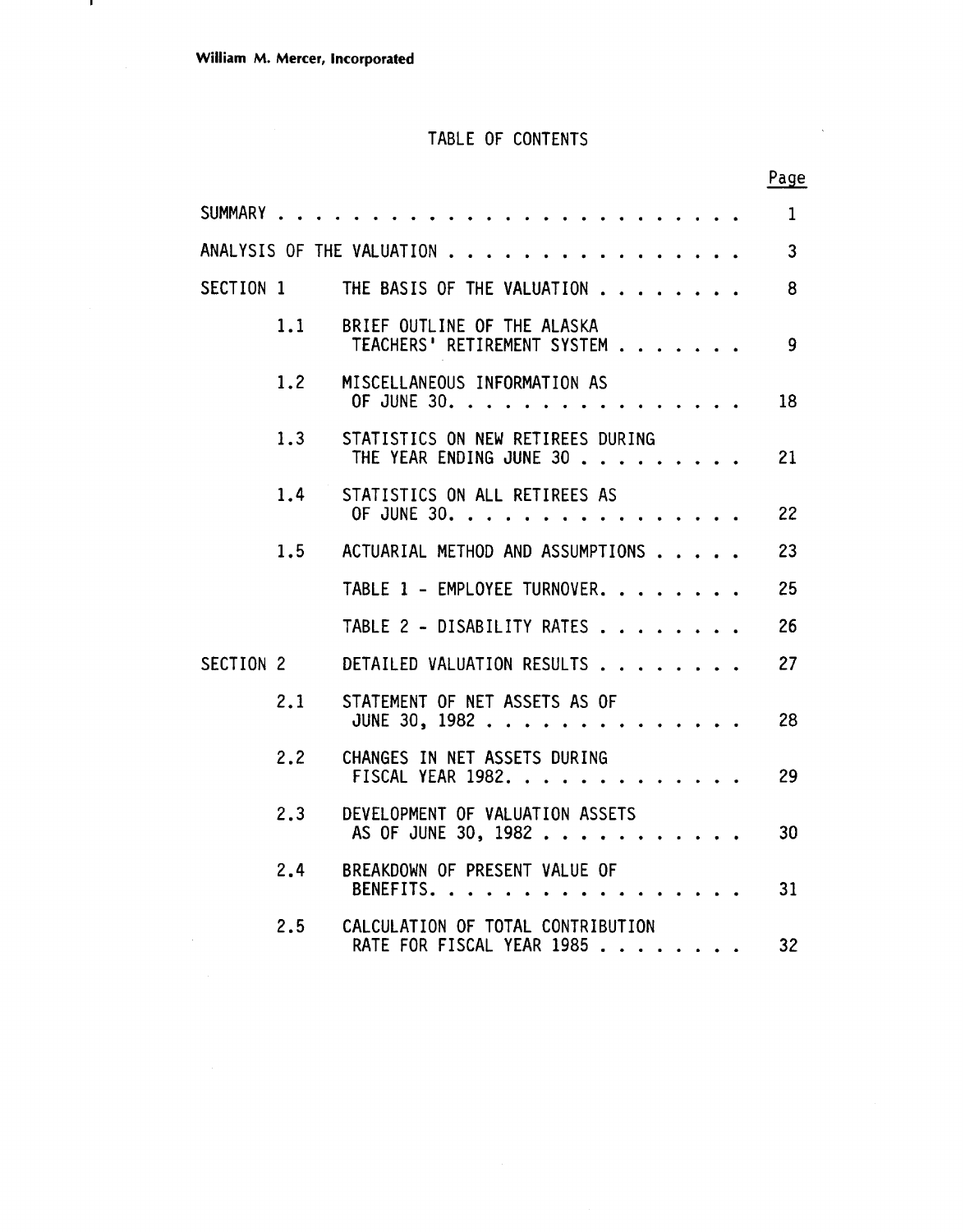

**Benefit Services/ Consulting Actuaries** 

#### **SUMMARY**

We have completed a valuation of the Alaska Teachers' Retirement System as of June 30, 1982. The principal results of the actuarial valuation are presented in this summary and analysis; the two sections which follow are meant to provide the necessary supporting details.

Section 1 presents the fundamental information on which the valuation was based. Included is a summary of plan provisions, information about plan participants, and disclosure of the actuarial method and assumptions used.

Section 2 presents the detailed actuarial valuation results. Its subsections present a step-by-step derivation of the recommended contribution. In addition, information requested by the auditors of the Retirement System is presented.

The purposes of an actuarial valuation are:

- **1.** To examine the status of funding of the Plan, and
- 2. To determine the contribution rates for the State for each school district in the System.

**-1-**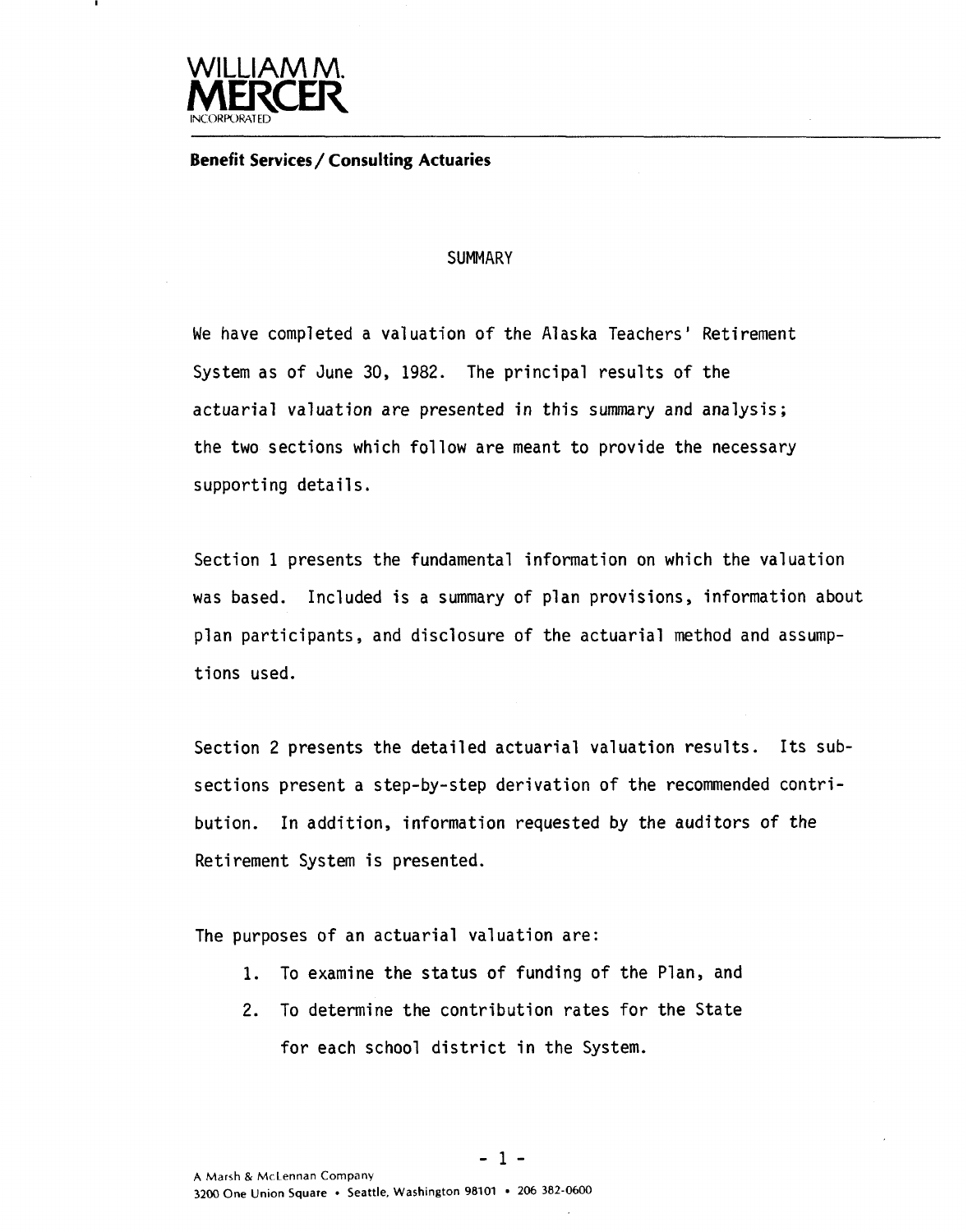п

The most significant results of the valuation are as follows:

|     |     |                                        | 1981          | 1982          |
|-----|-----|----------------------------------------|---------------|---------------|
|     |     | (1) Status of Funding as<br>of June 30 |               |               |
|     | (a) | <b>Valuation Assets</b>                | \$389,241,229 | \$451,649,982 |
|     | (b) | Present Value of<br>Accrued Benefits   | 492,234,454   | 587,016,073   |
|     | (c) | Accrued Benefit<br>Funding Ratio       | 79.1%         | 76.9%         |
| (2) |     | Contributions For Fiscal Year          | 1984          | 1985          |
|     | (a) | Normal Cost Rate                       | 13.57%        | 13.64%        |
|     | (b) | Past Service Rate                      | 3.85%         | 4.32%         |
|     | (c) | Total Contribution<br>Rate             | 17.42%        | 17.96%        |

In preparing this valuation, we have employed generally accepted actuarial methods and assumptions, in conjunction with employee data provided to us, to determine a sound value for the Plan liabilities. I certify that, to the best of my knowledge and belief, the attached statements are true and correct.

Respectfully submitted,

Richardson bert o

Robert F. Richardson, ASA Principal

RFR: j s

December 29, 1982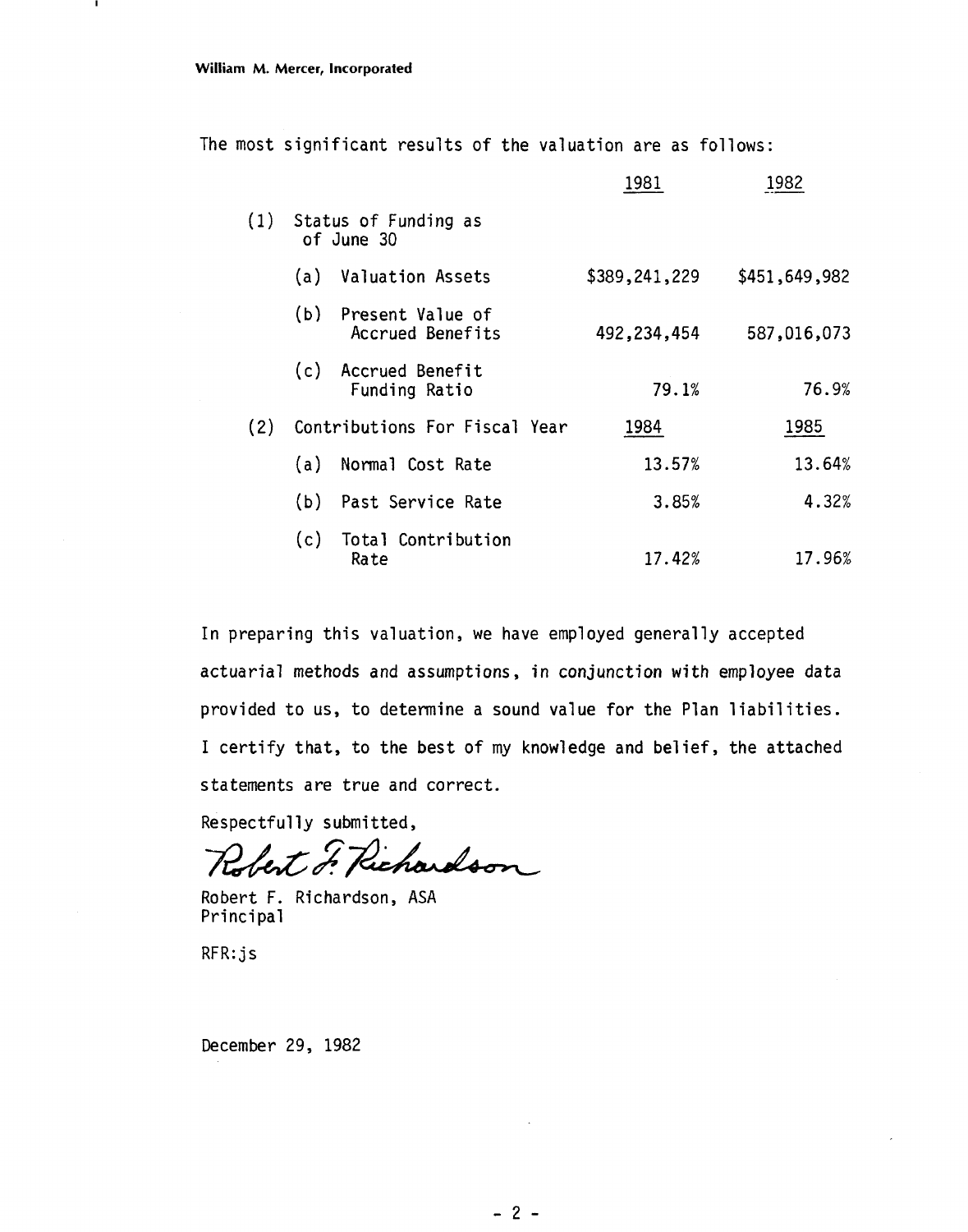#### ANALYSIS OF THE VALUATION

#### Actuarial Method and Assumptions

This actuarial valuation report utilizes the new set of actuarial assumptions which were adopted in March of 1982 by the Board of the Teachers' Retirement System. Of greatest importance are the economic assumptions of salary increases and interest earnings. Employees' salaries are assumed to increase at 8% per year for the first five years of employment and then **7%** per year after the fifth year. For the entire group of TRS members, this results in an average annual salary increase of 7.3%. The total investment return rate of the fund is assumed to be 8% per year. Although there has been a sudden, dramatic decrease in the rate of inflation in our economy, it is still believed that these economic assumptions used to value benefits under TRS are appropriate.

During the last plan year, average salaries for teachers increased by 11%. The market value investment return rate was approximately 6.3% for the 12-month period ending June 30, 1982. Since that date, both the bond and stock markets have rallied, while inflation rates have continued to drop. These recent economic developments are all positive factors for the funding of TRS.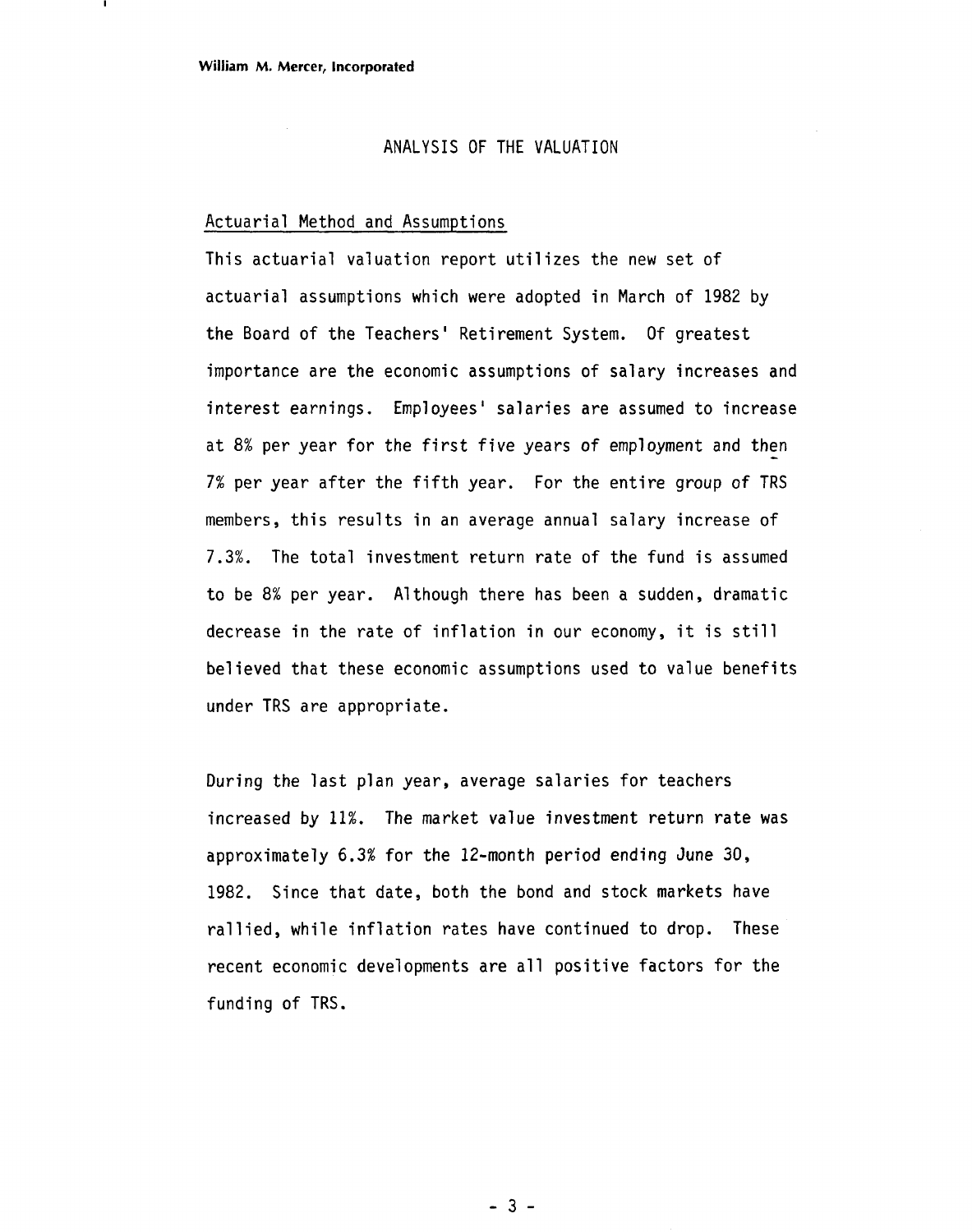#### Membership Statistics

Section 1.2 of this report provides certain statistics concerning TRS members for the last five years. During this period, TRS membership has grown at the rate of only 1.0% per year .

Over the same period, there have been moderate increases in both the average age and average credited service of active members. Average annual salaries have increased at an average rate of 9.3% each year.

Since 1978, the number of retirees and beneficiaries receiving benefits under TRS has increased 39%, with an average monthly check now at \$1,194.

#### Funding Progress

As the prior Summary shows, the accrued benefit funding ratio decreased slightly from 79.1% to 76.9%. There are two major factors which contributed to this decrease. First of all, the investment return rate of 6.3% during the last plan year was less than the anticipated return rate of 8%. This factor alone lead to 1.1% of the 2.2% decrease in the funding ratio.

Virtually all of the remaining decrease in this funding ratio can be attributed to the large increase in the cost of retiree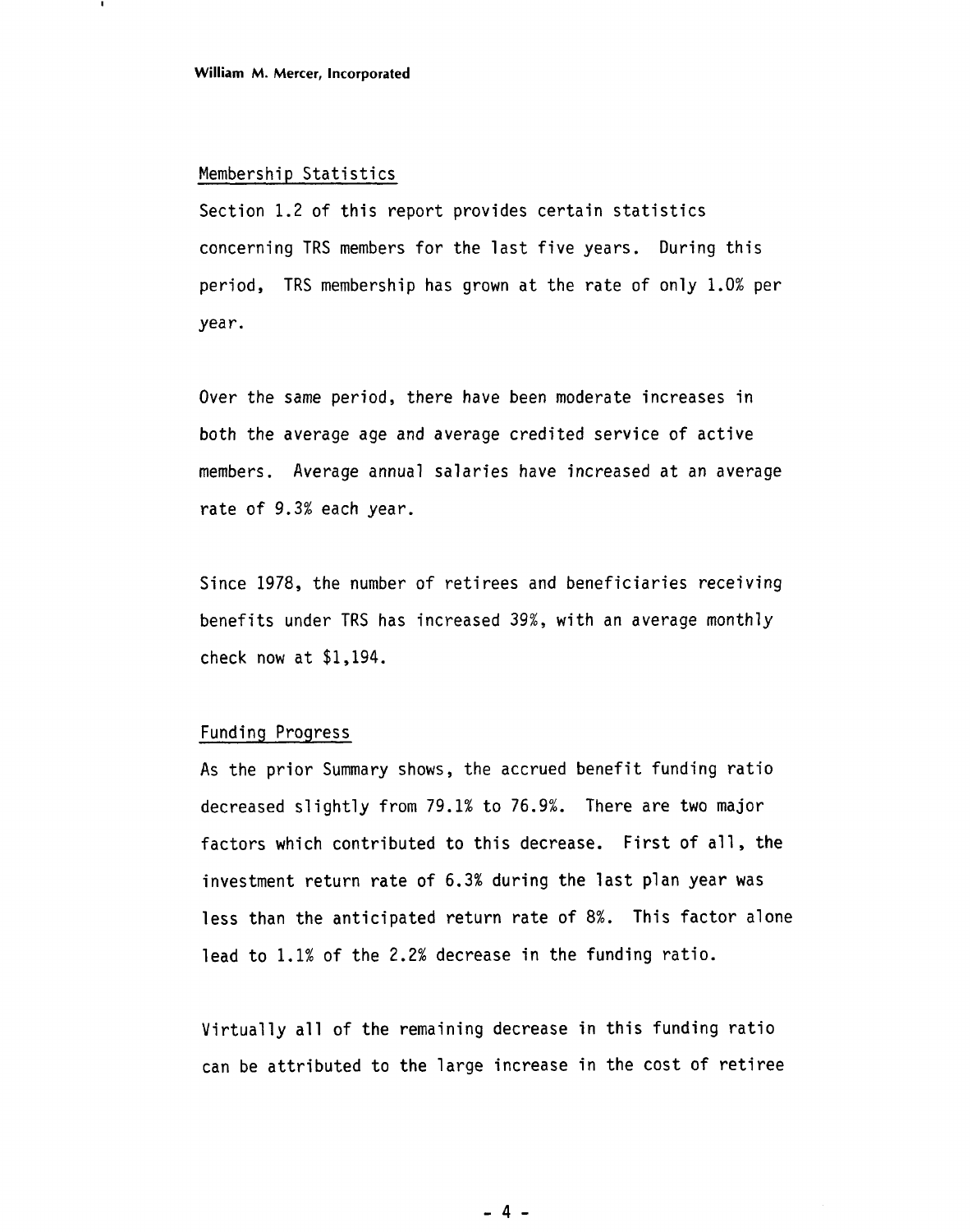health benefits. In the last year, the monthly premium per retiree for health coverage has increased from \$96.34 per month to \$115.61 per month. This equates to a 20% increase in one year . . . significantly greater than our 8% annual health inflation assumption. During this same period of time, the overall CPI for Anchorage increased by only 7.1%.

Members of TRS accrue the entire health benefit as soon as they become vested for retirement benefits under the System. Accordingly, a dramatic increase in the cost of health benefits will affect the past service rate and accrued liabilities much more directly than the normal cost rate or future service liabilities.

The following table shows health premium rates for TRS retirees since 1977:

| <b>Fiscal</b><br>Year   | Monthly Premium<br>Per Retiree<br>For Health Coverage | Annual<br>Percentage<br>Increase |
|-------------------------|-------------------------------------------------------|----------------------------------|
| 1977                    | 34.75                                                 |                                  |
| 1978                    | 57.64                                                 | 66%                              |
| 1979                    | 69.10                                                 | 20%                              |
| 1980                    | 64.70                                                 | $-6%$                            |
| 1981                    | 96.34                                                 | 49%                              |
| 1982                    | 96.34                                                 | 0%                               |
| 1983                    | 115.61                                                | 20%                              |
| Average Annual Increase |                                                       | 22%                              |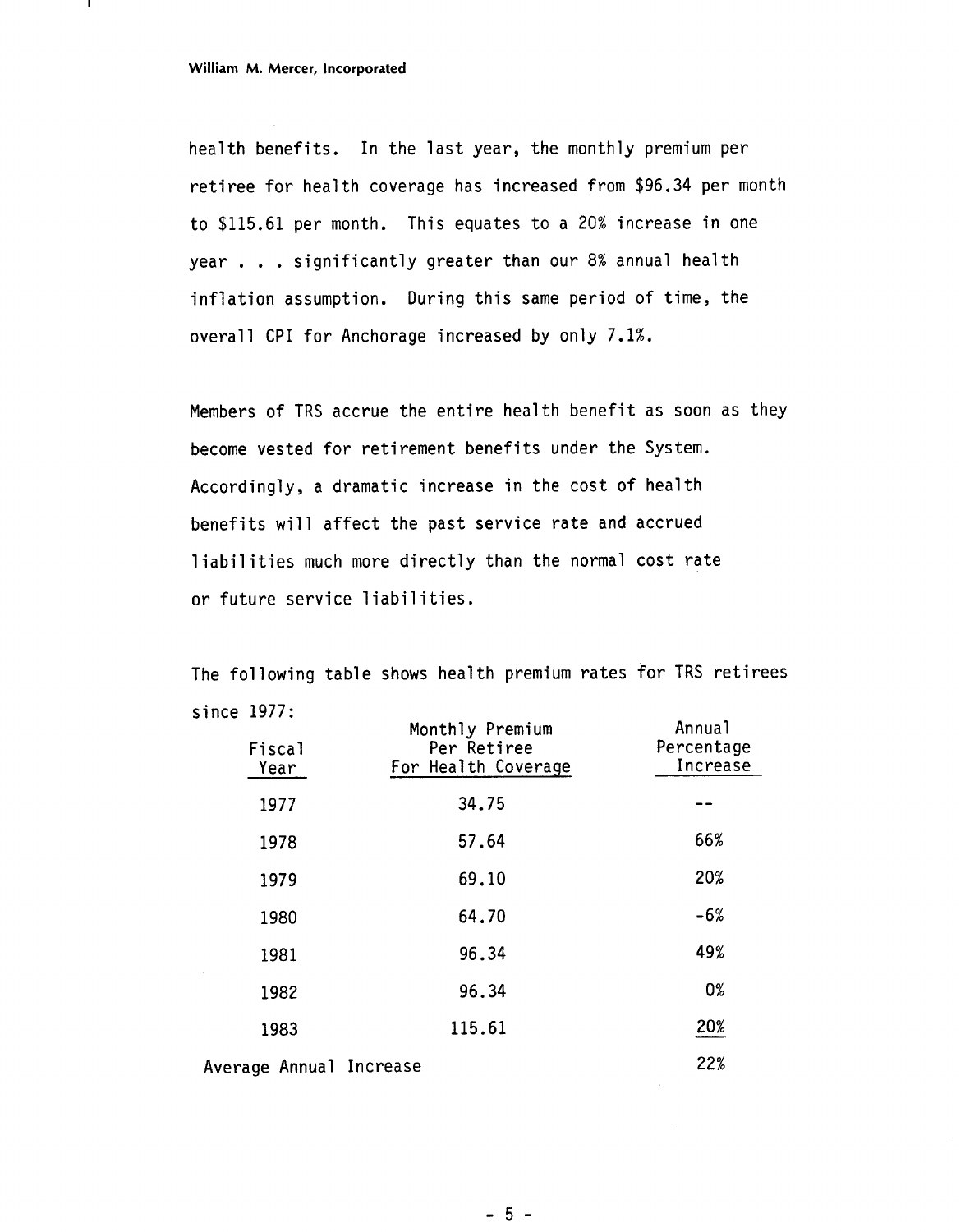#### Contribution Rate Changes

As can be seen in the prior Summary, the total employer contribution rate (which is paid one-half by the State and one-half by the school district) increased rather significantly by .54% of payroll. This increase in contribution rate for TRS continues the upward trend of the last few years. There are numerous factors which have caused these upward cost pressures.

The two most important factors are the retiree medical premium increases, and the rather substantial annual salary increases. Both of these situations were specifically addressed with the adoption of new actuarial assumptions in the spring of 1982. It is understood that economic events such as inflation, investment return rates, salary increases, etc., can deviate significantly in any given year from our actuarial assumptions. However, often actuarial losses in one economic area are counterbalanced by actuarial gains in another economic area. Typically, losses due to large salary increases are offset by excess interest earnings. Furthermore, even if gains and losses do not balance out within a given year, they tend to over an economic cycle.

In TRS, there have been other demographic changes taking place which have not been anticipated. As can be seen in Section 1.2, the average age of active members has increased steadily since 1978. This is a relatively new phenomenon for TRS.

 $-6-$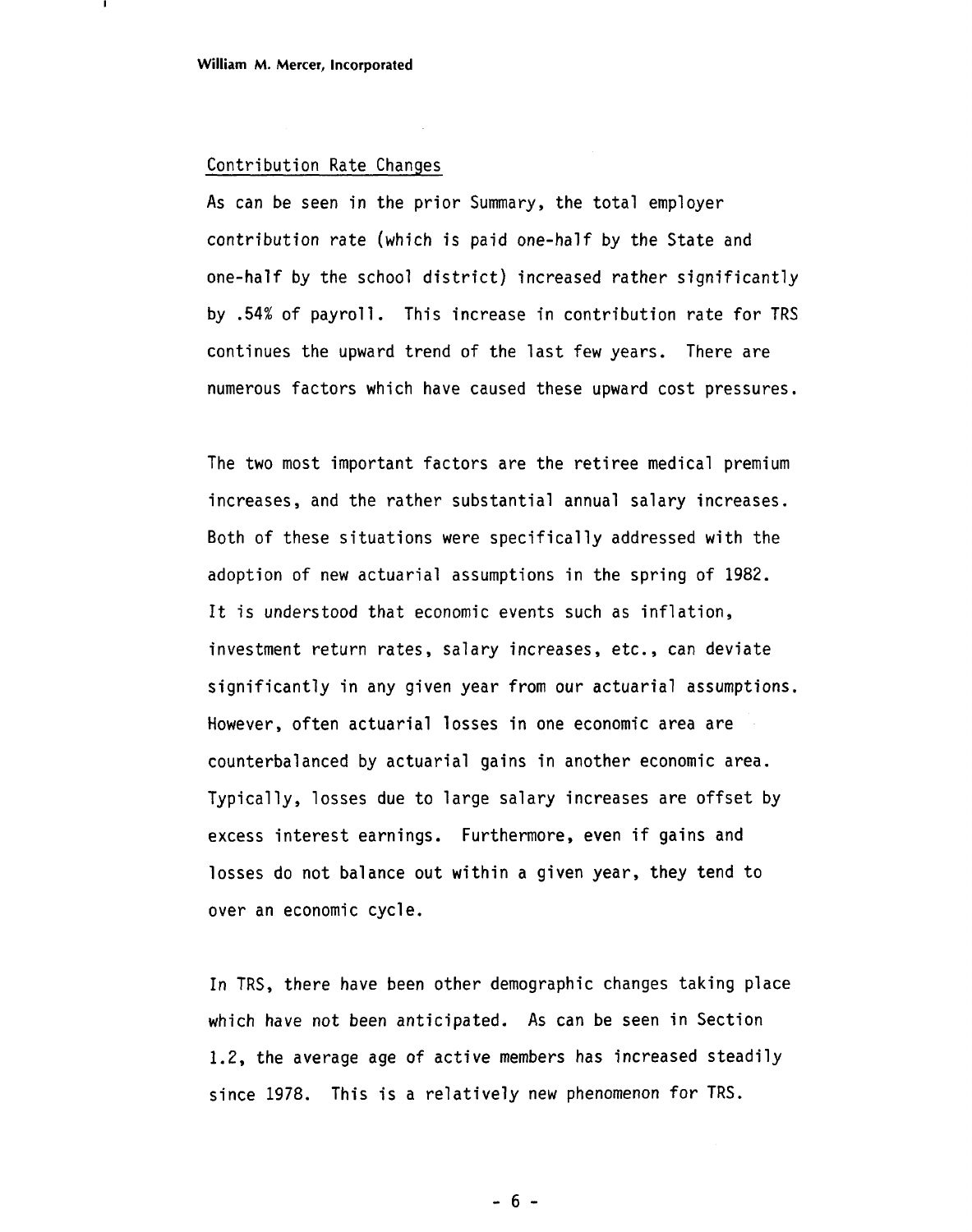#### **William M. Mercer, Incorporated**

During most of the 1970's, the average age held steady between 37 and 38 years old. However, starting in 1980, there have been significant increases in both average age and average credited service. As you would imagine, these increases in age and service both provide upward pressures on the contribution rates. Not only is the older teacher closer to retirement, but there is also a shorter period of time to accumulate assets for his or her benefit.

If these demographic trends continue, we would anticipate even higher contribution rates. However, during the deflationary/ economic contraction phase of the business cycle, we would anticipate net actuarial gains from economic sources. While the direction in TRS contribution rates in future years is difficult to predict, it would be very unusual to see another large increase such as the one presented in this actuarial report.

#### Conclusions

The State of Alaska Teachers' Retirement System continues to be funded in a most satisfactory manner. The decrease in the accrued benefit funding ratio during the last plan year is due to the 20% increase in retiree health insurance premiums and to the less-than-anticipated investment return.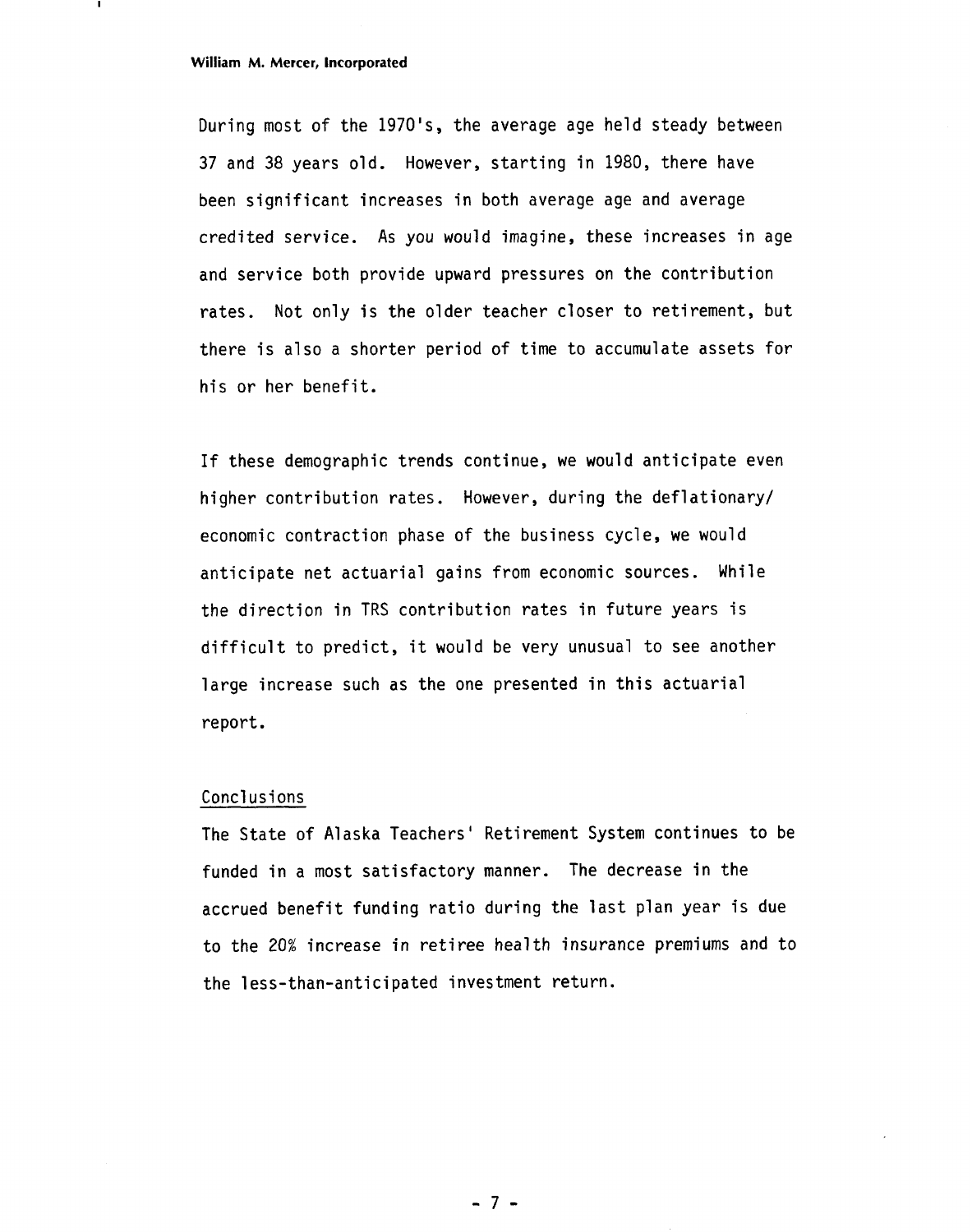$\mathbf{I}$ 

### SECTION 1

#### THE BASIS OF THE VALUATION

The foundation of an actuarial valuation is the information and assumptions used in preparing it. In this section, the salient Plan provisions, employee census data, and actuarial methods and assumptions used in preparing the valuation are outlined.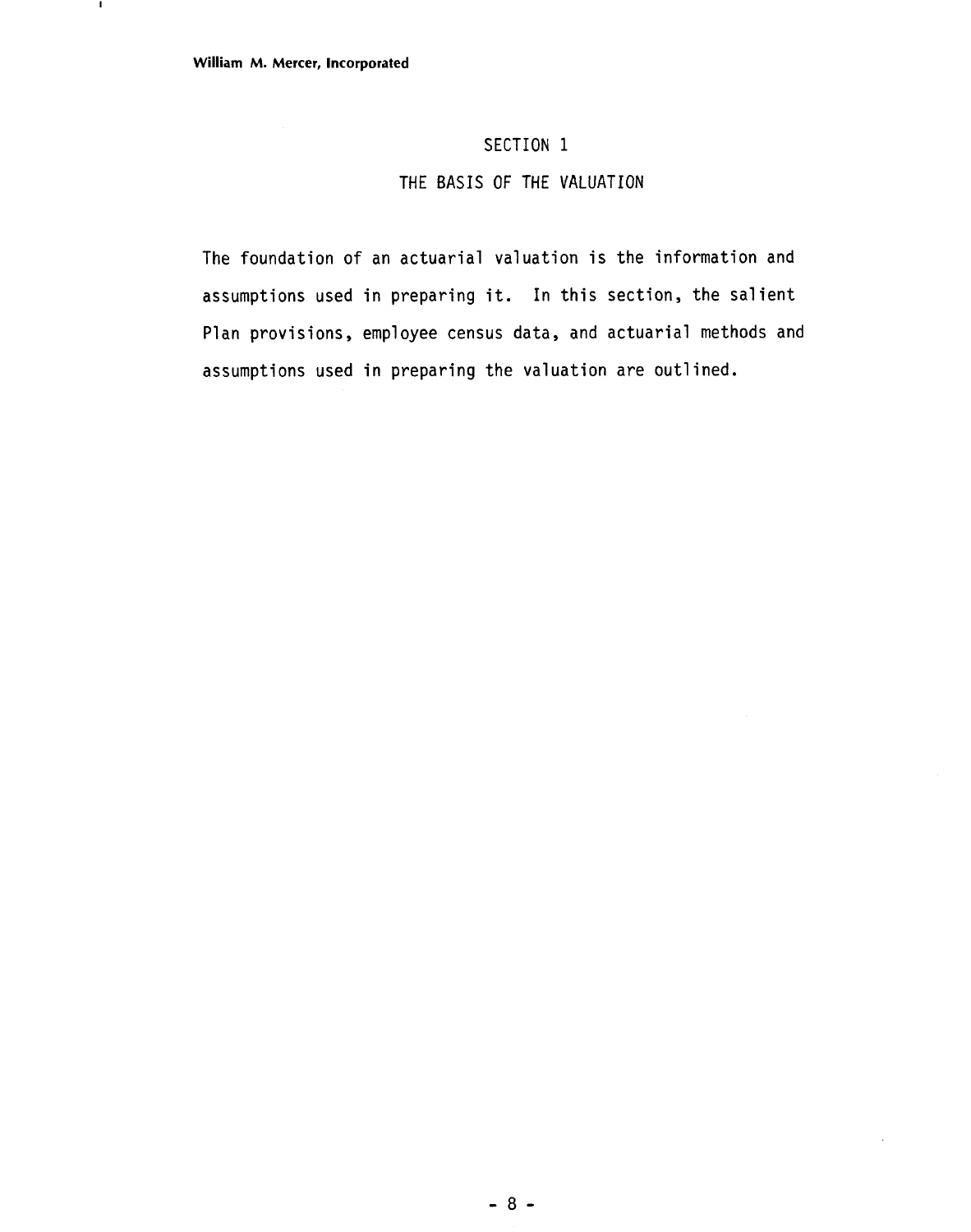#### 1.1 BRIEF OUTLINE OF THE

#### ALASKA TEACHERS' RETIREMENT SYSTEM

(1) Plan

The Teachers' Retirement System of Alaska is a joint contributory retirement system to provide benefits for teachers of the State.

(2) Effective Date

June 30, 1955, as amended through July 1981.

(3) Administration of Plan

The Commissioner of Administration is the administrator of the System; the Alaska Teachers ' Retirement Board makes recommendations to the Commissioner of Administration; and the Commissioner of Revenue invests the funds.

(4) Membershi p

Membership in the Alaska Teachers' Retirement System is compulsory for each certified elementary or secondary teacher, certified school nurse, certified principal, supervisor, and superintendent who is employed on a full-time or part-time basis in a position having duties which normally require a year of service in the public schools of Alaska, the Commissioner of Education, supervisors within the Department of Education, and all full-time resident professional and administrative personnel of the University of Alaska. Certain State legislators may also elect to be eligible for membership.

(5) Credited Service

A year of membership service is defined to be the same as a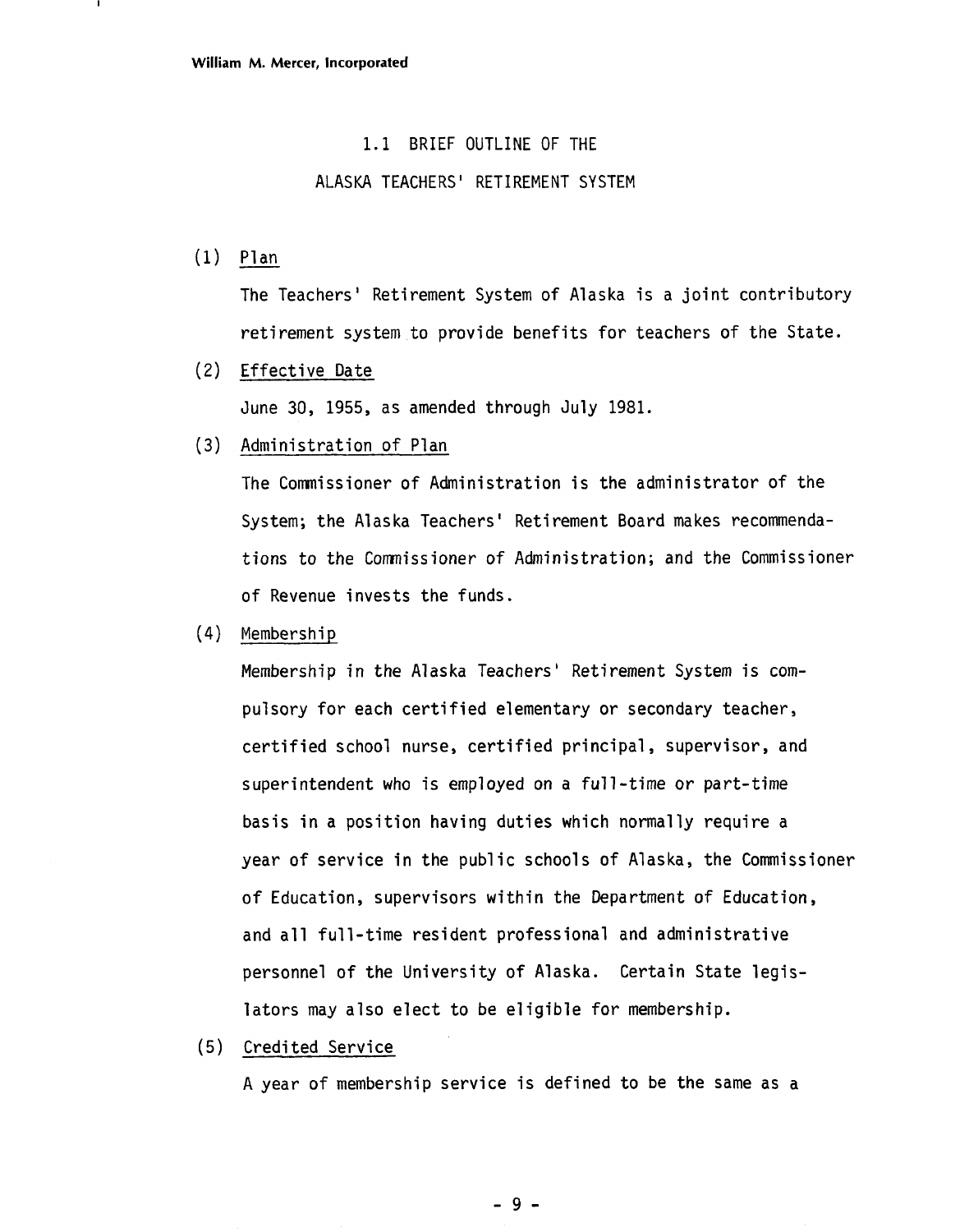school term which is currently a minimum of 172 days, and fractional service credit is on a daily rate basis. Credit is granted for all Alaskan public school service. Credit is granted at the time of retirement for accrued, unused sick leave as reflected by the records of the last employer.

(6) Contributions by Teachers

Effective July 1, 1970, each teacher shall contribute 7% of base salary earned from July 1 to the following June 30.

(7) Voluntary Supplemental Contributions

If a teacher wishes to make his or her spouse or minor children eligible for a spouse's pension and/or survivor's pension allowance, the teacher may elect to make supplemental contributions of an additional 1% of base salary commencing not later than 90 days after entry in the System, marriage, or the birth or adoption of a child, or during any open enrollment period authorized by the Board.

(8) Arrearage Contributions

Up to 10 years of public or non-public teaching service, or service by a certificated person in a position requiring certification, in an accredited school not covered under the Teachers' Retirement System, or service in an institution of higher learning not under the control of the Board of Regents of the University of Alaska, may be credited for retirement purposes.

After July 1, 1978, the full actuarial cost of providing benefits for this service will be borne by the teacher. In addition,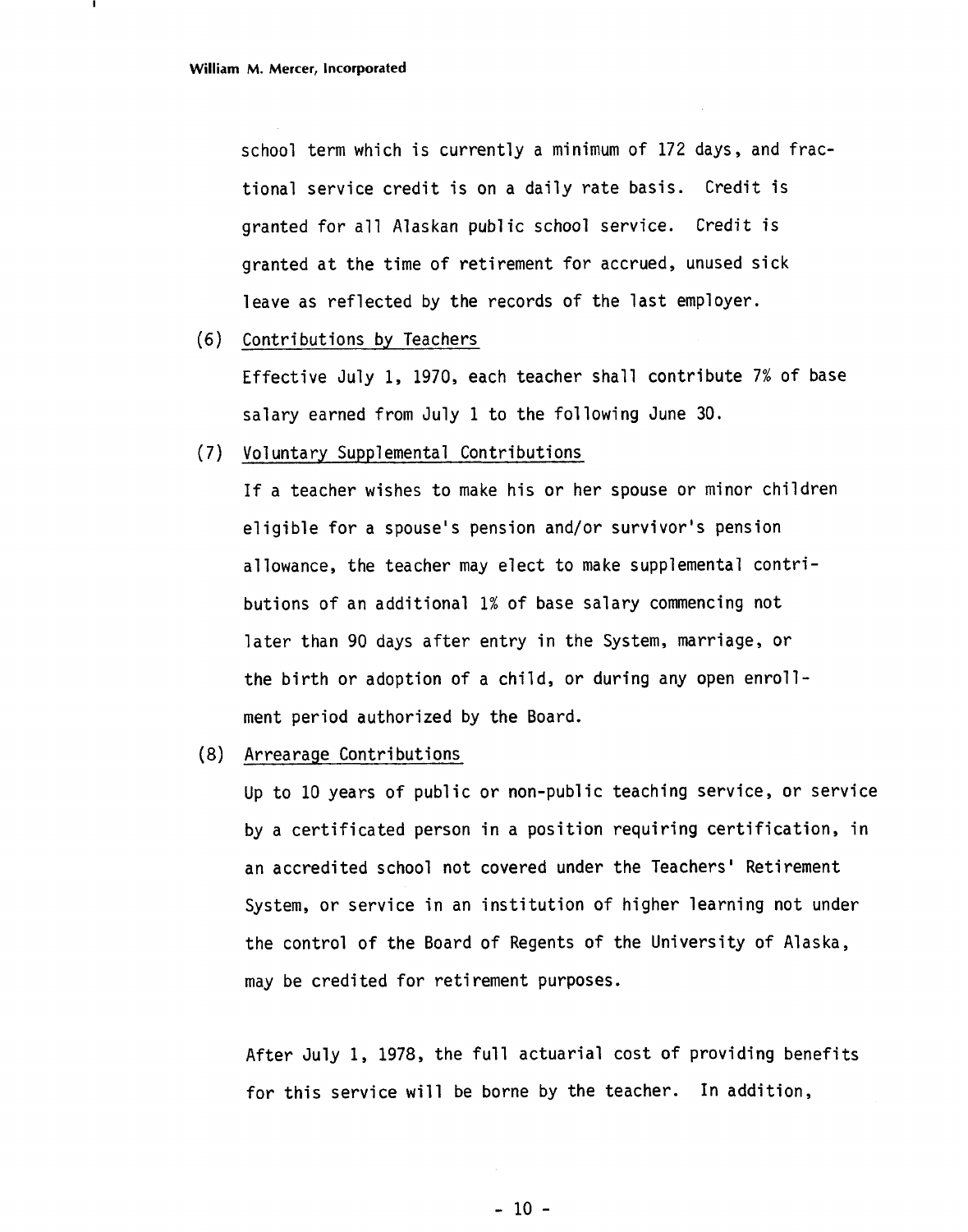teaching service in Alaska B.I.A. schools may be used to increase total outside and Alaska B.I.A. service to 15 years before July 1, 1973. After that date, Alaska B.I.A. service is limited to 5 years.

A maximum of 5 years of military service may be included as outside service. No fractional credit is granted for outside service. Fractional credit is granted for Alaska B.I.A. service and military service.

(9) Retroactive Contributions

If a teacher was not subject to the provisions of the Retirement Act and, at a later date became subject to them due to legislative changes of the eligibility requirements, the teacher may elect to receive credit for creditable service prior to membership by submitting to the Retirement Fund an amount equal to the contributions that would have been made if the teacher had been a member of the System for any year's service after June 30, 1955, plus interest thereon. Retroactive contributions are not required for creditable membership service before June 30, 1955.

(10) Employers' and State's Contributions

The employer and the State each contribute an amount equal to one-half of the amount required in addition to member contributions to finance the benefits of the System.

(11) Rate of Interest

The amount deposited in a member account will be credited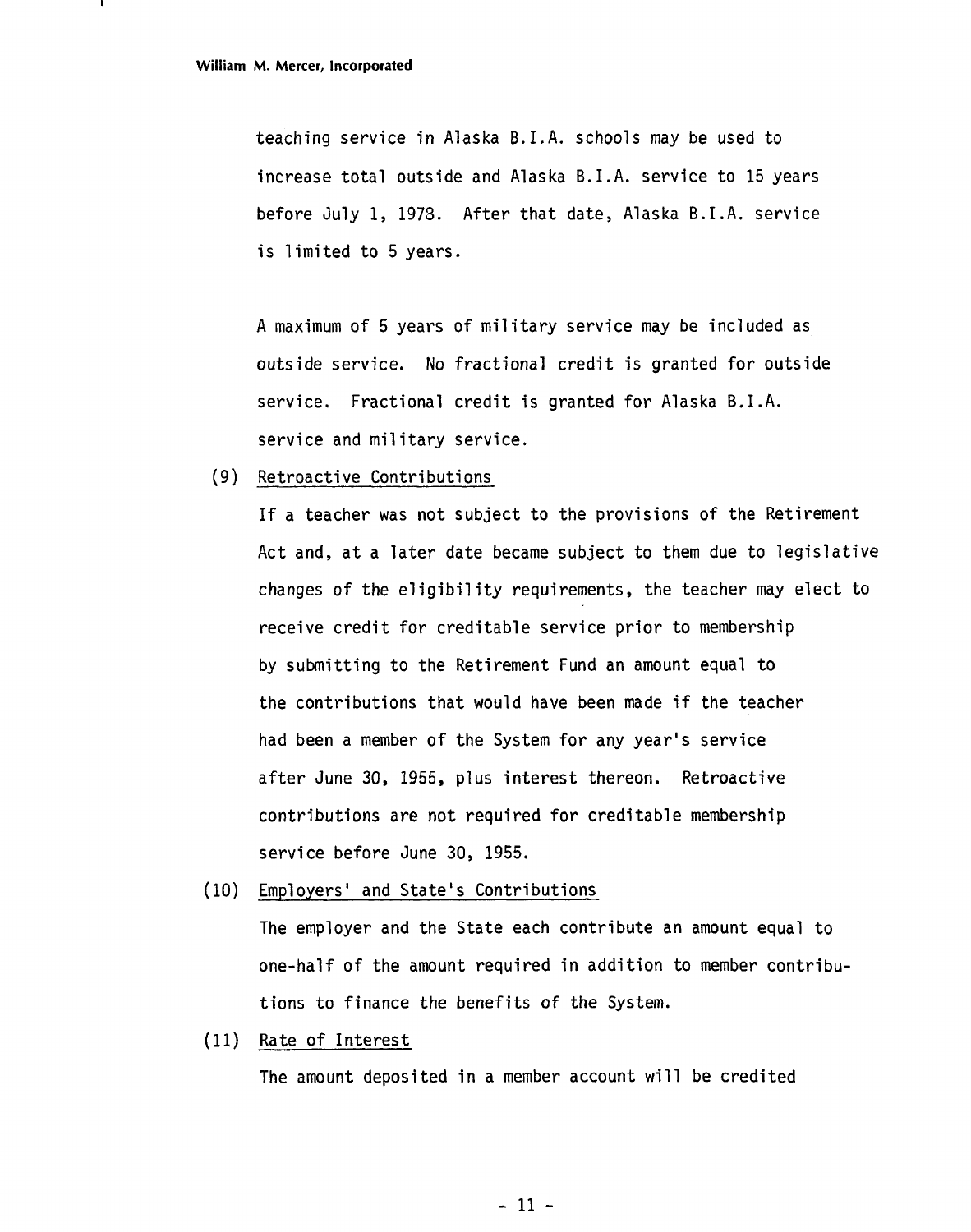with interest at the rate established for a school year at the end of such school year. Effective July 1, 1973, the interest rate was increased to 4 1/2%.

(12) Withdrawal of Mandatory Contributions

If a member terminates teaching services in Alaska, mandatory contributions may be withdrawn. **A** withdrawing teacher wi 11 receive total mandatory contributions plus the interest credited.

(13) Reinstatement of Contributions

If Mandatory Contributions are withdrawn and a member subsequently resumes teaching in Alaska, the member will be indebted to the Teachers' Retirement Fund in the amount of the previous contributions to the System including any interest paid. The reinstatement indebtedness bears compound interest at the rate prescribed by regulation to the date of repayment or the date of retirement, whichever occurs first.

 $(14)$ Normal Retirement Eligibility

Meeting the requirement of either (a) or (b) below:

- (a) Upon attaining age 55 and meeting one of the following service requirements:
	- (1) 8 years of fully-paid membership service, or
	- (2) 15 years of fully-paid creditable service, the last five of which have been membership service; (after July 1, 1975 a new member needs 8 years of fully-paid membership service); or
	- **(3)** 5 years of fully-paid membership service and **3** years of fully-paid Alaska B. I **.A.** service;

or;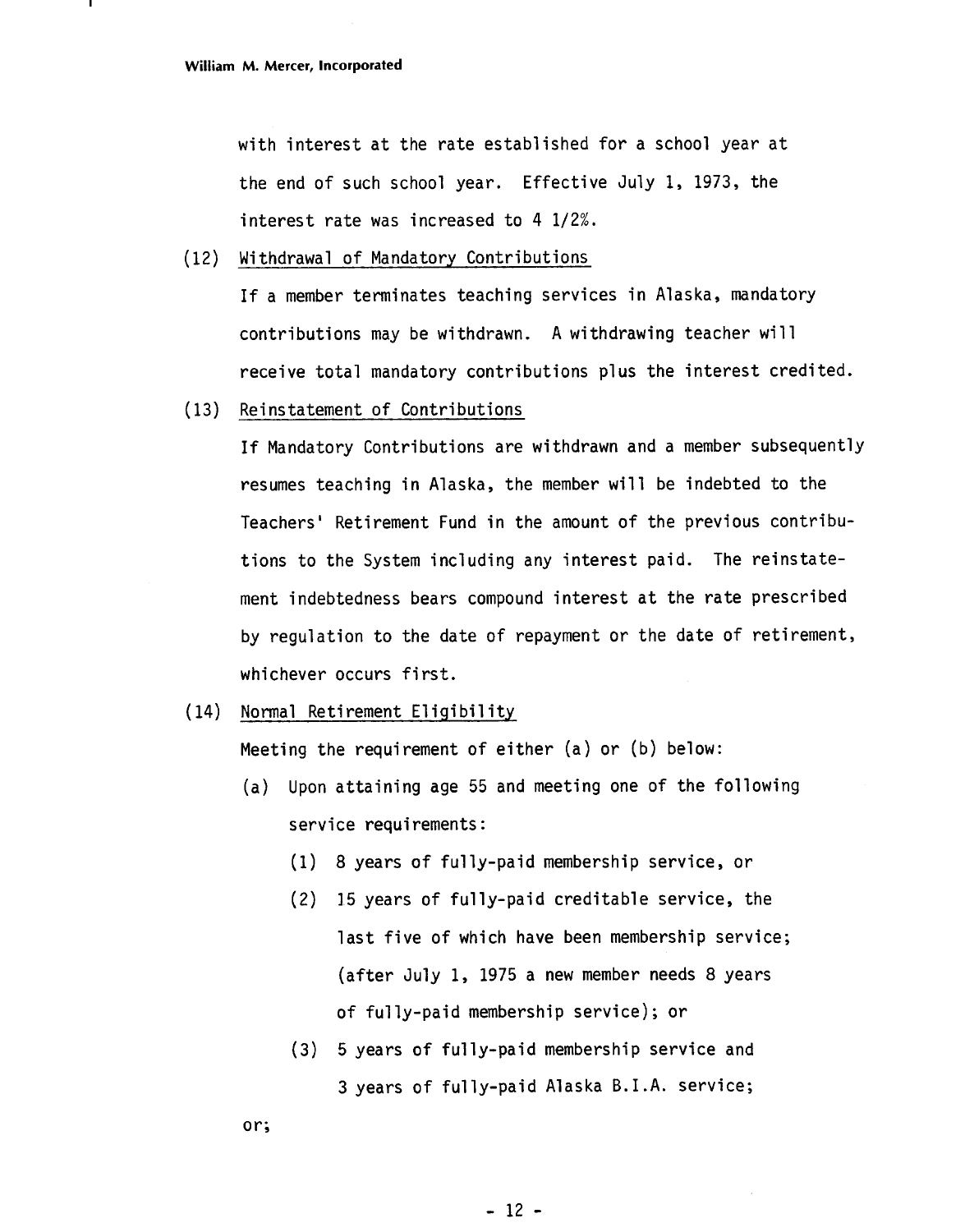- (b) At any age after meeting one of the following service requirements :
	- (1) 25 years of fully-paid creditable service, the last 5 of which are membership service; or
	- (2) 20 years of ful ly-paid membership service; or
	- (3) 20 years of fully-paid combined membership service and Alaska B.I.A. service, the last 5 of which are membership service.

A retired teacher who has been receiving a disability retirement salary shall be eligible for a service retirement salary upon or after satisfying normal retirement eligibility.

(15) Early Retirement Eligibility

Upon attaining age 50 and meeting one of the following service requirements:

- (1) 8 years of fully-paid membership service, or
- **(2)** 15 years of fully-paid creditable service, the last five of which have been membership service; (after July 1, 1975 a new member needs 8 years of fully-paid membership service); or
- (3) 5 years of fully-paid membership service and 3 years of fully-paid Alaska B.I.A. service.
- (16) Computation of Average Base Salary

A teacher's average base salary is determined **by** averaging the teacher's highest base salary which the teacher received for any three years of membership service.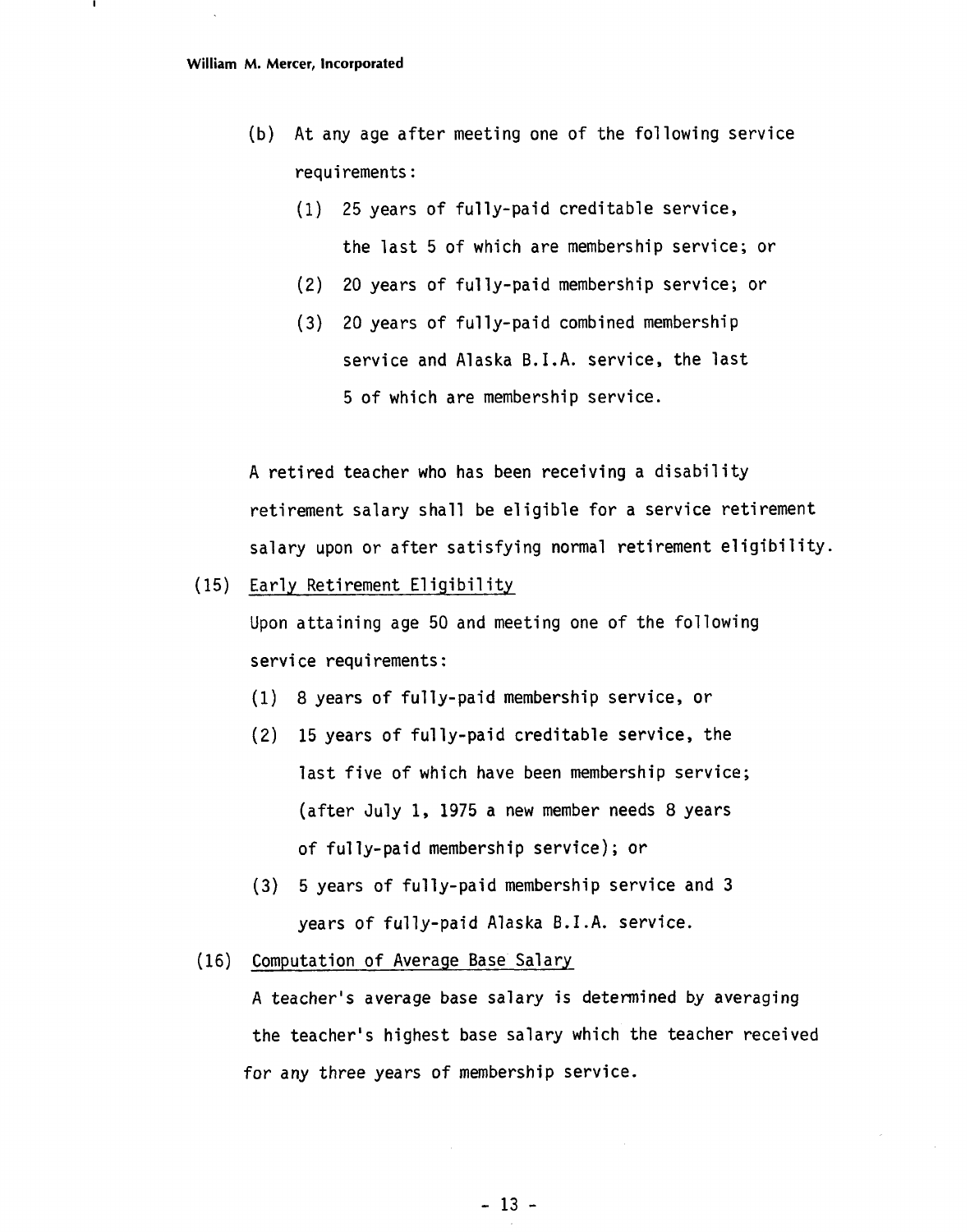#### (17) Normal Retirement Benefit

The normal retirement benefit is 2% of the teacher's Average Base Salary multiplied by the total number of years of creditable service.

#### (18) Early Retirement Benefit

A teacher who meets the service requirements for normal retirement, but not the age requirements, may elect to have reduced payments commence as early as age 50. The reduced Early Retirement Benefit is equal to the actuarial equivalent of the normal retirement benefit.

( 1.9) Indebtedness Owing At Retirement

If on the date of making application for retirement, a teacher has not paid the full amount of his indebtedness including interest to the Retirement Fund, one of the following options may be chosen:

Option 1: The retirement benefit can be withheld until the amount withheld is equal to the outstanding indebtedness.

Option 2: The retirement benefit will be reduced for life by an amount equal to the actuarial equivalent of the outstanding indebtedness at the time of retirement.

#### (20) Re-employment of a Retired Teacher

If a retired teacher is reemployed in a position covered under the System, the retirement benefit will be suspended during the period of reemployment.

 $-14$  -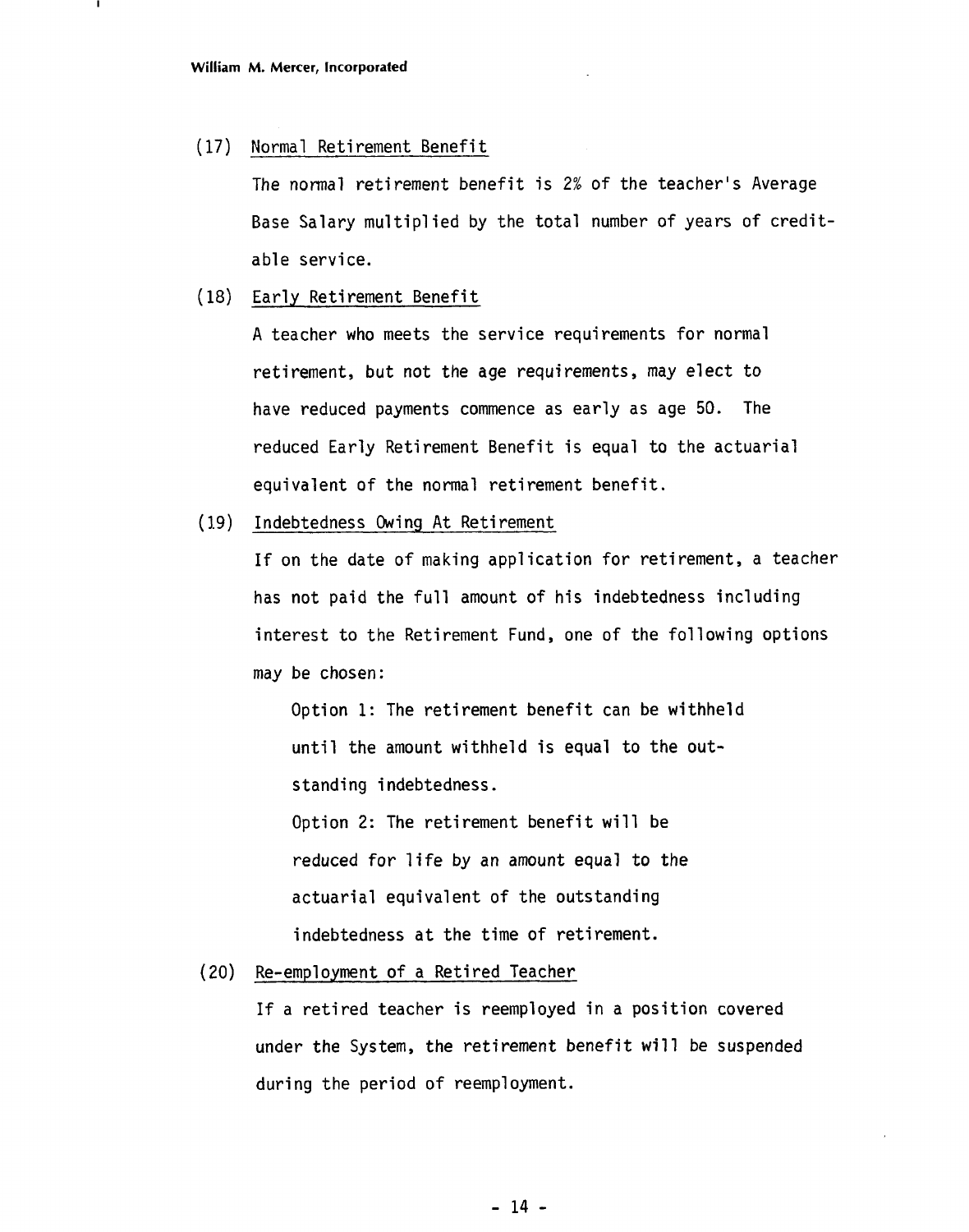During such period of reemployment, retirement contributions are mandatory.

#### (21) Disability Retirement Benefits

A disability retirement benefit may be paid if a teacher has become permanently disabled before 55 and has at least five years of membership service.

The benefit will be equal to 50% of the disabled teacher's base salary immediately prior to becoming disabled. This benefit will be increased by 10% of the teacher's base salary for each minor child up to a maximum of 40%.

When the disabled teacher attains age 55, the disability benefit will automatically terminate. A normal retirement benefit will be computed as if the teacher had been in membership service during the period of disability, and a service retirement will be granted.

**(22)** Cost-of-Li vi ng A1 lowance

An eligible retired teacher who remains in Alaska is entitled to receive an additional cost-of-1 iving allowance equal to 10% of the base retirement benefit.

(23) Post-Reti rement Pension Adjustment

When the administrator determines that the cost of living has increased and that the financial condition of the retirement fund permits, all retirement benefits may be increased. The amount of the increase shall be not more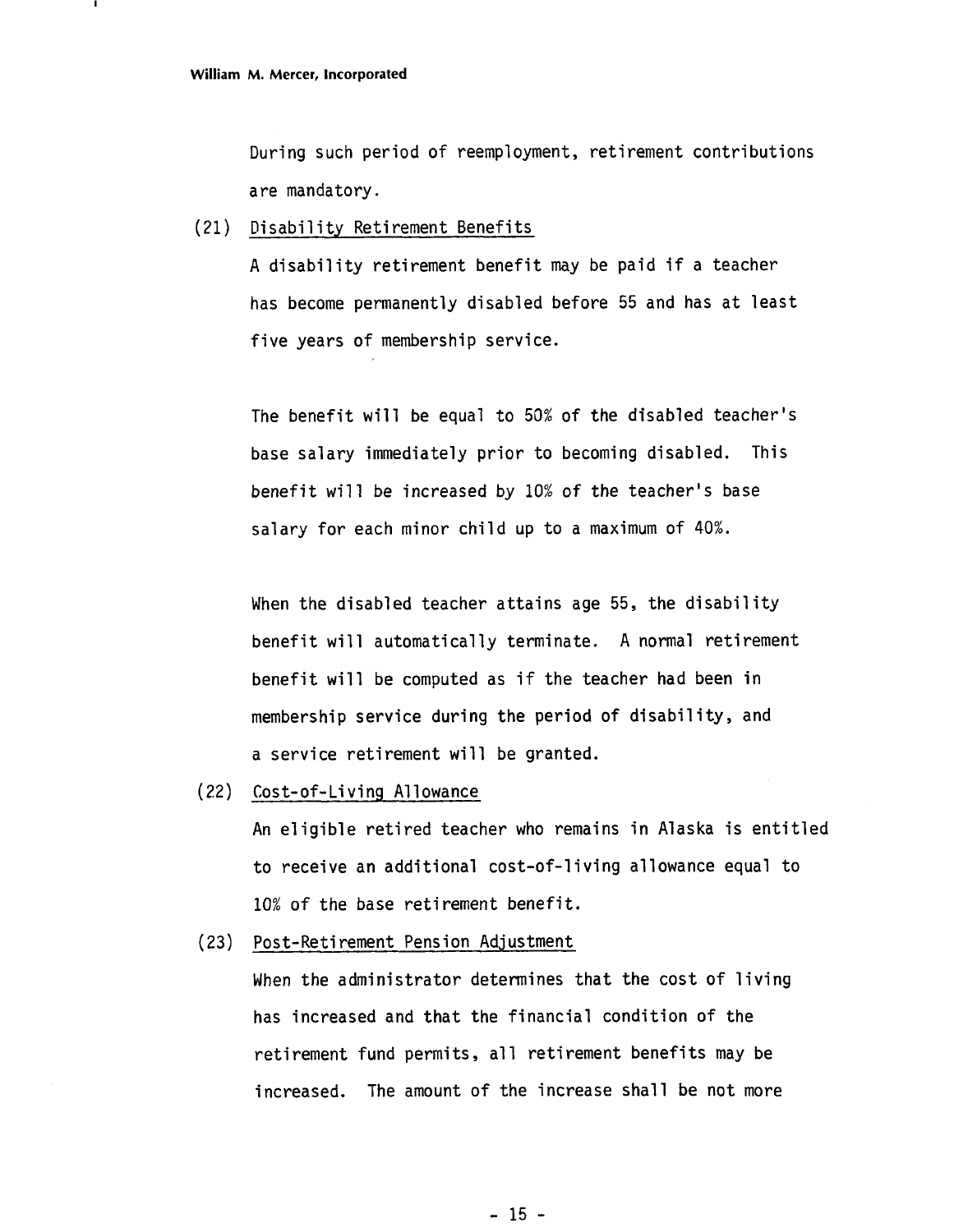than 4% compounded for each year of retirement, reduced by prior Post-Retirement Pension Adjustments.

(24) Lump Sum Death Benefit

Upon death of a member who has made no supplemental contributions or who made supplemental contributions for less than one year, a lump-sum benefit shall be paid to the designated beneficiary. The lump-sum benefit is the teacher's accumulated mandatory contributions with interest thereon. If the teacher is in active service at the time of death, an additional death benefit equal to \$1,000 plus \$100 for each year of membership service (the total not to exceed \$3,000), plus \$500 if the teacher is survived by one or more minor children is also payable.

If the teacher had received a retirement benefit prior to his death, payment shall be his accumulated contributions, plus interest, minus all benefits paid.

(25) Survivor's A1 lowance

If a teacher dies while in service or while receiving a service or disability retirement benefit, is survived by one or more minor children and has made supplemental contributions for at least one year before his death, his surviving spouse is entitled to the survivor's allowance. The amount of the benefit is 35% of the teacher's base salary imnediately prior to his death or becoming disabled for his spouse and 10% for each minor child up to a maximum of 40%.

 $-16 -$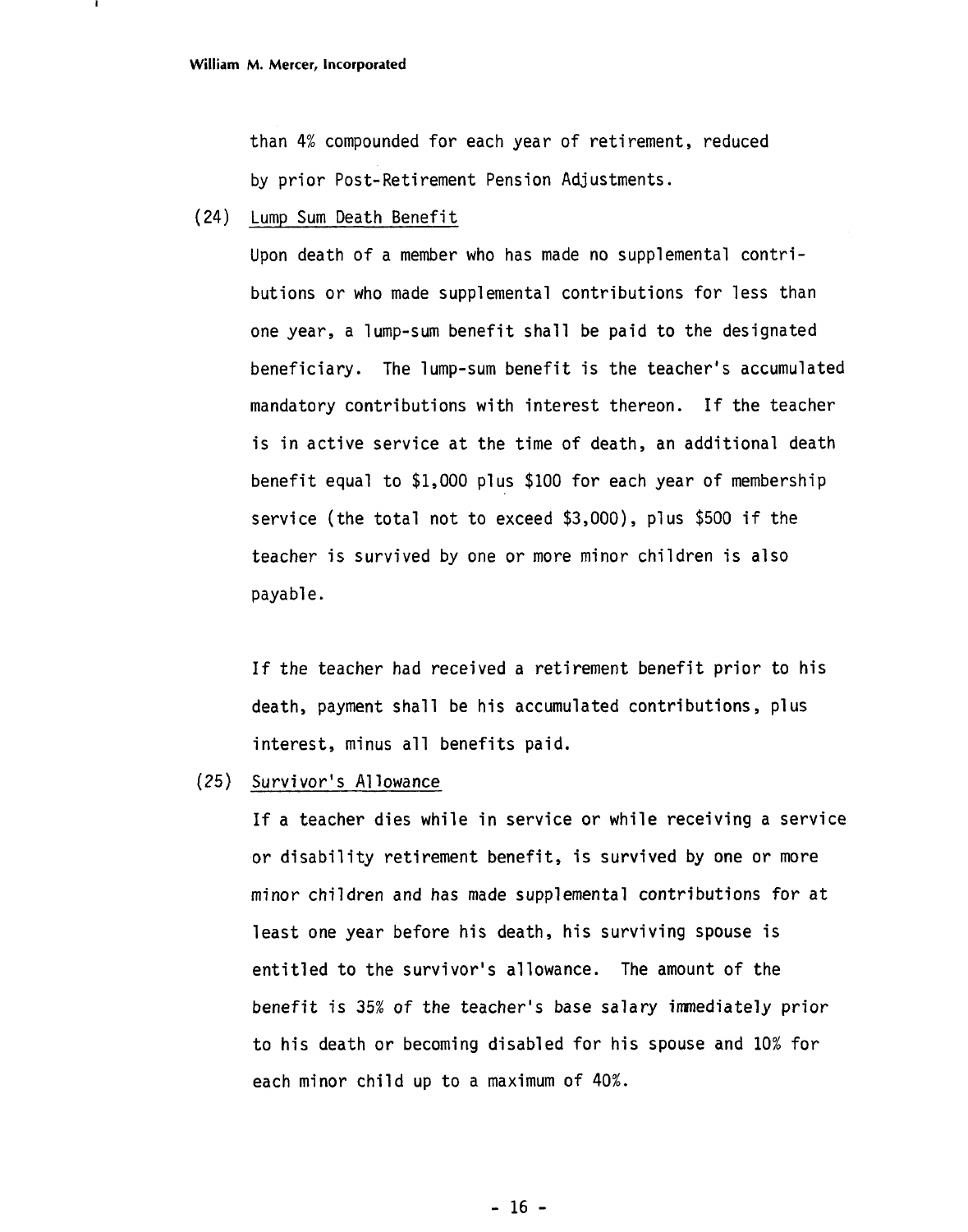#### (26) Spouse' s Pension

If a teacher has made supplemental contributions for at least one year and dies while in membership service, or while receiving a disability benefit, or if a teacher has made supplemental contributions for at least 5 years and dies while on retirement or in deferred retirement status, the surviving spouse is entitled to receive the Spouse's Pension. The amount of the benefit is 50% of the service retirement benefit that the deceased teacher was receiving or would have received. The Spouse's Pension commences the month following the member's death. The payment ceases when the spouse dies or remarries.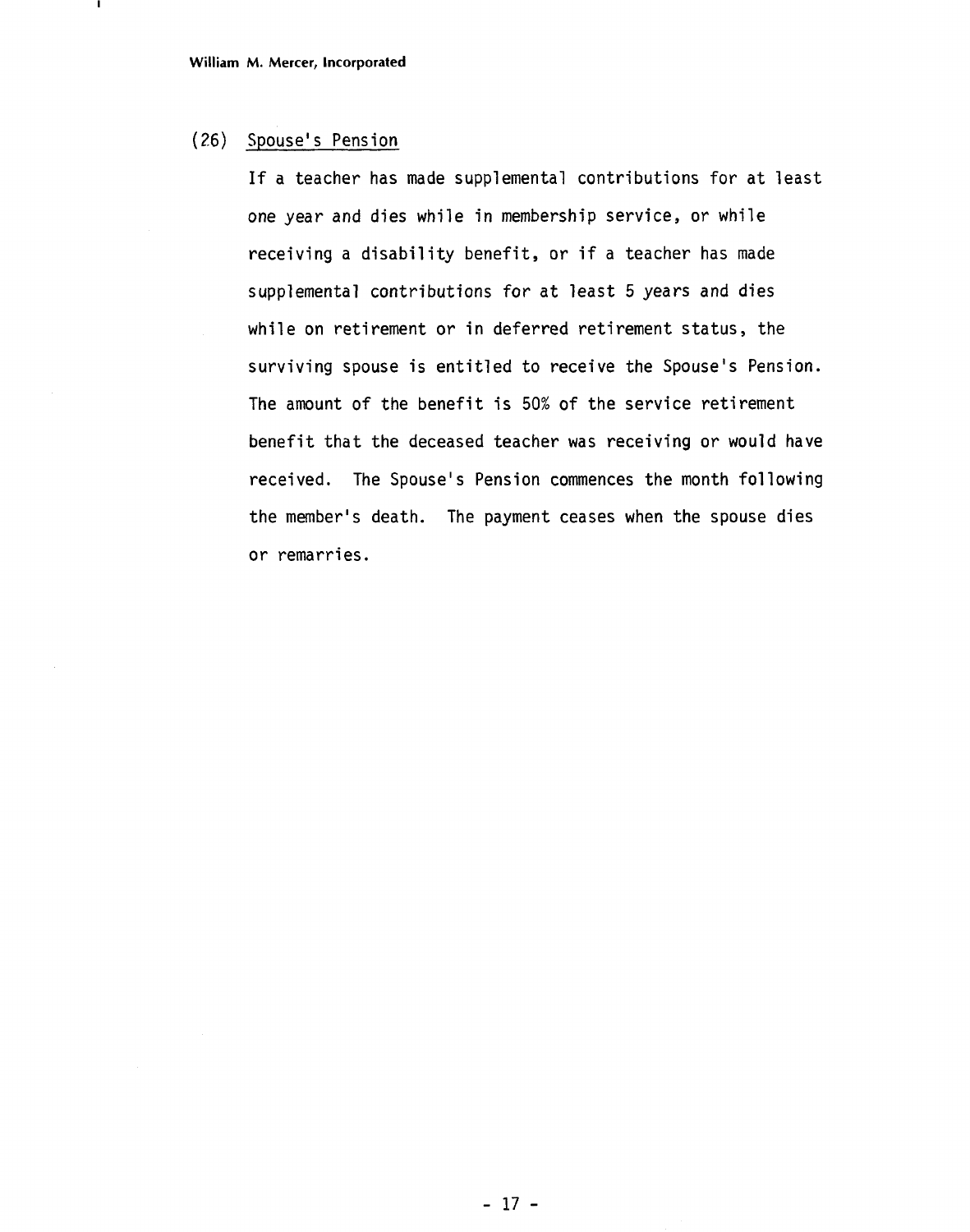$\mathbf{I}$ 

#### 1.2 MISCELLANEOUS INFORMATION

### AS OF JUNE 30

|     |                             | AS UP JUNE 30  |          |          |          |          |  |
|-----|-----------------------------|----------------|----------|----------|----------|----------|--|
|     |                             |                |          |          |          |          |  |
|     |                             | Active Members |          |          |          |          |  |
|     |                             | 1978           | 1979     | 1980     | 1981     | 1982     |  |
| (1) | Number                      | 7,255          | 7,170    | 7,288    | 7,178    | 7,563    |  |
| (2) | Average Age                 | 37.33          | 37.69    | 38.10    | 38.77    | 39.19    |  |
| (3) | Average Credited<br>Service | 8.84           | 8.97     | 9.09     | 9.56     | 9.55     |  |
| (4) | Average Annual<br>Salary    | \$25,193       | \$26,807 | \$29,685 | \$32,326 | \$35,903 |  |

|  |  | Retirees and Beneficiaries |
|--|--|----------------------------|
|--|--|----------------------------|

| (1) | Number                          | 1,072     | 1,136     | 1,245     | 1,380     | 1,485     |
|-----|---------------------------------|-----------|-----------|-----------|-----------|-----------|
| (2) | Average Age                     | 62.71     | 62.95     | 63.00     | 63.05     | 63.28     |
| (3) | Average Monthly<br>Benefit Base | \$<br>787 | \$<br>807 | \$<br>849 | \$<br>911 | \$<br>948 |
|     | C.0.L.A.                        | \$<br>46  | \$<br>46  | \$<br>50  | \$<br>55  | \$<br>59  |
|     | P.R.P.A.                        | \$<br>141 | \$<br>129 | \$<br>145 | \$<br>162 | \$<br>187 |
|     | <b>Total</b>                    | \$<br>974 | \$<br>982 | \$1,044   | \$1,128   | \$1,194   |

### Vested Terminations

| (1) | Number                  | 286   | 343   |
|-----|-------------------------|-------|-------|
|     | (2) Average Age         | 45.80 | 45.51 |
| (3) | Average Monthly Benefit | \$675 | \$736 |

### Not Vested Terminations With Account Balances

| $(1)$ Number                | 1,051 | 987               |
|-----------------------------|-------|-------------------|
| (2) Average Account Balance |       | $$4,350$ $$5,230$ |

 $\sim$   $\sim$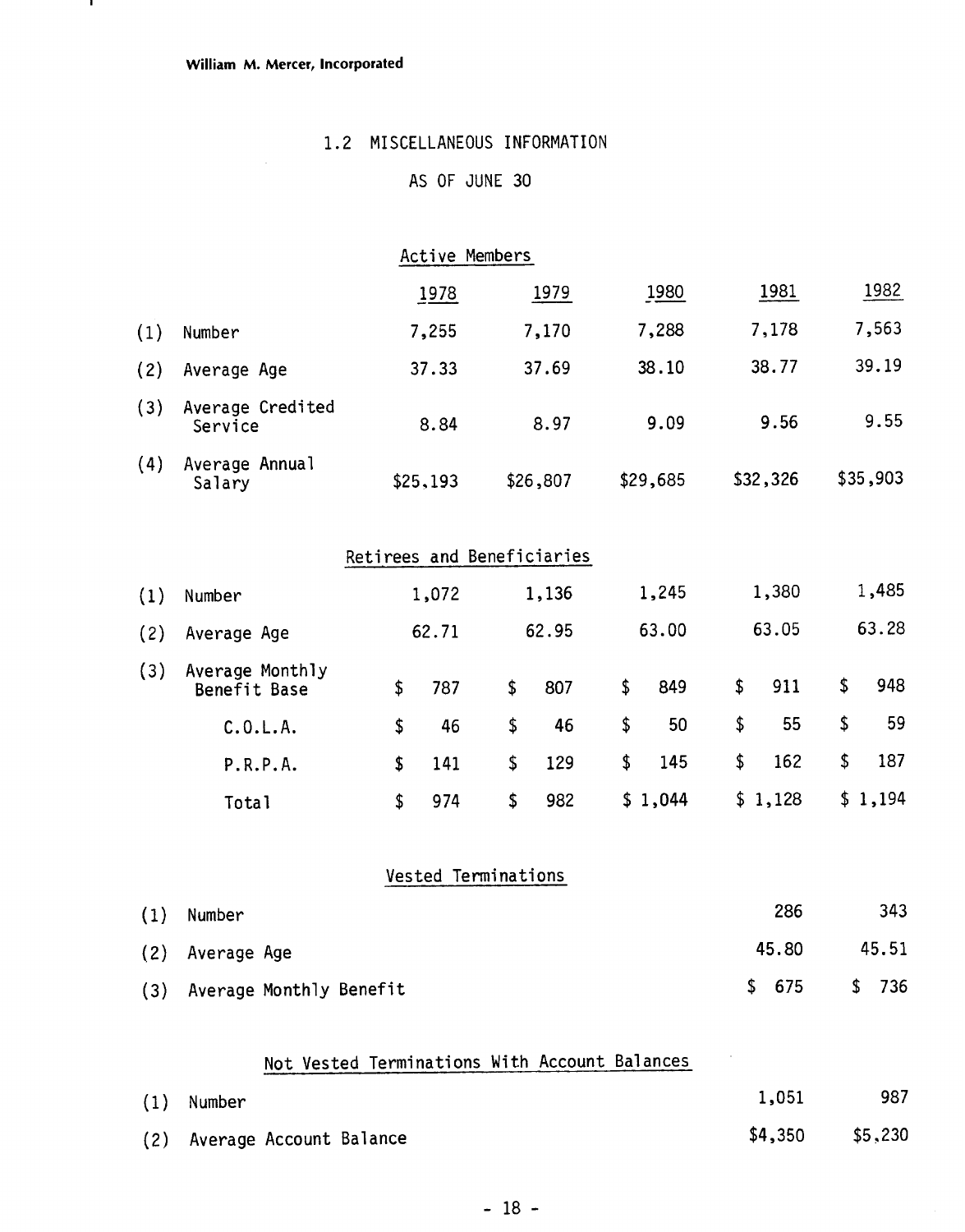STATE OF ALASKA - TRS - ACTIVE

VALUATION DATE 6/30/1982

|                                                                                                    |                                                                                                                                                   | ≍ّ                                                                                                                                                                                                                                                                    | Ĺ.<br>$\overline{G}$                                          |                                                                    |                                                                                                                                                                                                                                                                                                                                                                                                                                      | FRV<br>s,<br>Ř                                                                                                                                                                                                                                                                                                                                                                                          | $\mathbf{I}$<br>نعة<br>ပ<br>⊢                                                                                                       |                                                                                 |  |
|----------------------------------------------------------------------------------------------------|---------------------------------------------------------------------------------------------------------------------------------------------------|-----------------------------------------------------------------------------------------------------------------------------------------------------------------------------------------------------------------------------------------------------------------------|---------------------------------------------------------------|--------------------------------------------------------------------|--------------------------------------------------------------------------------------------------------------------------------------------------------------------------------------------------------------------------------------------------------------------------------------------------------------------------------------------------------------------------------------------------------------------------------------|---------------------------------------------------------------------------------------------------------------------------------------------------------------------------------------------------------------------------------------------------------------------------------------------------------------------------------------------------------------------------------------------------------|-------------------------------------------------------------------------------------------------------------------------------------|---------------------------------------------------------------------------------|--|
|                                                                                                    | NUMBER                                                                                                                                            | TOTAL                                                                                                                                                                                                                                                                 | AVERAGE                                                       |                                                                    | x<br>نعة                                                                                                                                                                                                                                                                                                                                                                                                                             | تہ ۔<br>ĸ<br>$\overline{5}$<br>. ←                                                                                                                                                                                                                                                                                                                                                                      | - 60<br>$\mathbf{c}$<br>$\blacksquare$<br>$\propto$<br>ί.<br>⋗<br>Æ                                                                 |                                                                                 |  |
| نتا<br>ت                                                                                           | $\overline{C}$                                                                                                                                    |                                                                                                                                                                                                                                                                       |                                                               | الطآ<br><b>ERVICI</b><br>GROUP<br>$\overline{v}$                   | Ъ.<br>د<br>NUMBI<br>CF<br>PEOPI                                                                                                                                                                                                                                                                                                                                                                                                      |                                                                                                                                                                                                                                                                                                                                                                                                         |                                                                                                                                     |                                                                                 |  |
| Ω,<br>GROU                                                                                         | PEOPLE                                                                                                                                            |                                                                                                                                                                                                                                                                       |                                                               |                                                                    |                                                                                                                                                                                                                                                                                                                                                                                                                                      | σ<br>m<br>⊷<br>$\sim$<br>œ                                                                                                                                                                                                                                                                                                                                                                              | -<br>۰                                                                                                                              |                                                                                 |  |
| $\blacksquare$<br>0.1100                                                                           |                                                                                                                                                   |                                                                                                                                                                                                                                                                       | اع ت                                                          |                                                                    |                                                                                                                                                                                                                                                                                                                                                                                                                                      | ↞<br>$\overline{\phantom{a}}$<br>$\sim$<br>$\blacktriangleleft$                                                                                                                                                                                                                                                                                                                                         | زياسها                                                                                                                              |                                                                                 |  |
| $\sim$                                                                                             |                                                                                                                                                   | ு<br>¢<br>28<br>239                                                                                                                                                                                                                                                   |                                                               |                                                                    |                                                                                                                                                                                                                                                                                                                                                                                                                                      |                                                                                                                                                                                                                                                                                                                                                                                                         |                                                                                                                                     |                                                                                 |  |
| ው ቁነው ቁ<br>$\sim$ $\sim$                                                                           | o din r a c m r r n d m c o<br>$\begin{array}{c} 0 & P & P & P & P & Q & Q \\ 0 & 0 & P & P & P & Q & Q \\ 0 & 0 & 0 & P & Q & Q & Q \end{array}$ | $\begin{smallmatrix} 240028541\\ 529392324\\ 646785924\\ 538740644\\ 21706633\\ 21706233\\ 10328925\\ 143928\\ 14174\\ 14061\\ 14061\\ 14061\\ 14061\\ 14061\\ 14061\\ 14061\\ 14061\\ 14061\\ 14061\\ 14061\\ 14061\\ 14061\\ 14061\\ 14061\\ 14061\\ 14061\\ 14061$ | $\begin{array}{c} \n 0 \\  0 \\  0 \\  0 \\  0\n \end{array}$ | CHAMECICIDE                                                        | しんすうことらりょう りつり<br>$\begin{array}{c} \negthinspace \rightarrow \end{array} \begin{array}{c} \negthinspace \rightarrow \end{array} \begin{array}{c} \negthinspace \rightarrow \end{array} \begin{array}{c} \negthinspace \rightarrow \end{array} \begin{array}{c} \negthinspace \rightarrow \end{array} \begin{array}{c} \negthinspace \rightarrow \end{array} \begin{array}{c} \negthinspace \rightarrow \end{array}$<br>NOCODO CONTN | $\circ$ $\alpha$ $\alpha$ $\alpha$ $\alpha$ $\rightarrow$ $\circ$<br><b>SHERMOR</b><br>$-$ 0 $-$ 0 $-$ 0 $-$ 0 $-$ 0 $-$ 0<br>$\boldsymbol{\Gamma} \boldsymbol{\alpha} \boldsymbol{\kappa} \boldsymbol{\alpha}$ and $\boldsymbol{\alpha} \boldsymbol{\kappa}$ is the $\boldsymbol{\alpha} \boldsymbol{\kappa}$<br>HHHNDOMECT<br>manomo wa wa<br><b>K WHFO O C MC ON</b><br>$N \sim -\infty \sim 6 \, m$ | $\mathbf{v} \sim$<br>ம<br>$Q = \blacktriangleleft$<br>ての1230692573<br>NNMMMMMM4450                                                  |                                                                                 |  |
|                                                                                                    |                                                                                                                                                   |                                                                                                                                                                                                                                                                       |                                                               |                                                                    |                                                                                                                                                                                                                                                                                                                                                                                                                                      |                                                                                                                                                                                                                                                                                                                                                                                                         |                                                                                                                                     |                                                                                 |  |
| $\sigma$ $\tau$<br>$\leftrightarrow$                                                               |                                                                                                                                                   |                                                                                                                                                                                                                                                                       |                                                               |                                                                    |                                                                                                                                                                                                                                                                                                                                                                                                                                      |                                                                                                                                                                                                                                                                                                                                                                                                         | m u                                                                                                                                 |                                                                                 |  |
| 4                                                                                                  |                                                                                                                                                   |                                                                                                                                                                                                                                                                       |                                                               | ← σ                                                                | N <sub>N</sub>                                                                                                                                                                                                                                                                                                                                                                                                                       |                                                                                                                                                                                                                                                                                                                                                                                                         | $\overline{\phantom{a}}$<br>$0 \sigma$ $4$<br>$\begin{array}{c} 0 & \text{if } \alpha \neq 0 \text{ if } \alpha \neq 0 \end{array}$ |                                                                                 |  |
| $\sigma$<br>4                                                                                      |                                                                                                                                                   |                                                                                                                                                                                                                                                                       |                                                               | $\blacksquare$                                                     |                                                                                                                                                                                                                                                                                                                                                                                                                                      | ٠                                                                                                                                                                                                                                                                                                                                                                                                       | $\overline{\phantom{a}}$                                                                                                            |                                                                                 |  |
| $\blacktriangledown$<br>In.                                                                        |                                                                                                                                                   |                                                                                                                                                                                                                                                                       |                                                               |                                                                    |                                                                                                                                                                                                                                                                                                                                                                                                                                      |                                                                                                                                                                                                                                                                                                                                                                                                         | $\sim$                                                                                                                              |                                                                                 |  |
| ō٦<br>S.                                                                                           |                                                                                                                                                   |                                                                                                                                                                                                                                                                       |                                                               | ຕ                                                                  | $\rightarrow$ 0                                                                                                                                                                                                                                                                                                                                                                                                                      | ۰                                                                                                                                                                                                                                                                                                                                                                                                       | ۱n                                                                                                                                  |                                                                                 |  |
| ₹<br>e                                                                                             | $\sim$                                                                                                                                            |                                                                                                                                                                                                                                                                       |                                                               | ₩<br>ı                                                             |                                                                                                                                                                                                                                                                                                                                                                                                                                      | $\sim$ $\sim$                                                                                                                                                                                                                                                                                                                                                                                           | <b>NO</b>                                                                                                                           |                                                                                 |  |
| σ<br>$\bullet$<br>$\bullet$                                                                        |                                                                                                                                                   |                                                                                                                                                                                                                                                                       |                                                               | o<br>$\sim$<br>က                                                   | ෑ                                                                                                                                                                                                                                                                                                                                                                                                                                    | <b>THE</b>                                                                                                                                                                                                                                                                                                                                                                                              | ₹ →<br>$-5$                                                                                                                         |                                                                                 |  |
|                                                                                                    |                                                                                                                                                   |                                                                                                                                                                                                                                                                       |                                                               | ₹<br>$\sim$<br>ı<br>$\mathbf C$<br>$-0.00$                         |                                                                                                                                                                                                                                                                                                                                                                                                                                      | $\circ$<br>$\sim$                                                                                                                                                                                                                                                                                                                                                                                       |                                                                                                                                     |                                                                                 |  |
| ₹<br>ŧ                                                                                             |                                                                                                                                                   |                                                                                                                                                                                                                                                                       | ≎                                                             | σ<br>$\sim$<br>$\sim$                                              |                                                                                                                                                                                                                                                                                                                                                                                                                                      |                                                                                                                                                                                                                                                                                                                                                                                                         | c                                                                                                                                   |                                                                                 |  |
| $\sigma$<br>r<br>۰                                                                                 |                                                                                                                                                   | っ                                                                                                                                                                                                                                                                     | $\mathbf{\hat{c}}$                                            | ٠<br>n c                                                           |                                                                                                                                                                                                                                                                                                                                                                                                                                      | $\circ$ $\circ$                                                                                                                                                                                                                                                                                                                                                                                         |                                                                                                                                     |                                                                                 |  |
| ب<br>Æ<br><b>DD</b><br>┿╡                                                                          | m<br>٠<br>m<br>$\overline{\phantom{0}}$                                                                                                           | ∾<br>u)<br>ಾ<br>۰<br>$\sim$<br>۲Ċ<br>بسيه<br>÷<br>$\sim$                                                                                                                                                                                                              | $\sim$<br>$\mathbf{5}$<br>E.<br>$\sim$                        | ټ<br>⊄<br>ᡛ<br>$\circ$<br>マト                                       | m<br>۰c<br>w.                                                                                                                                                                                                                                                                                                                                                                                                                        | $\alpha$<br>c<br>$\sim$<br>c<br>$\overline{\phantom{a}}$<br>m<br>∼<br>$\sim$                                                                                                                                                                                                                                                                                                                            | $\mathbf{C}$ : $\mathbf{C}$<br>∘<br>iG.<br>зņ,<br>m                                                                                 |                                                                                 |  |
|                                                                                                    |                                                                                                                                                   |                                                                                                                                                                                                                                                                       | SERVICE                                                       | Ŀ.<br>じ<br>$\blacktriangleleft$<br>➤<br>$\infty$<br>GROUPS         | v,<br>GROUP                                                                                                                                                                                                                                                                                                                                                                                                                          |                                                                                                                                                                                                                                                                                                                                                                                                         |                                                                                                                                     |                                                                                 |  |
|                                                                                                    |                                                                                                                                                   |                                                                                                                                                                                                                                                                       |                                                               |                                                                    |                                                                                                                                                                                                                                                                                                                                                                                                                                      |                                                                                                                                                                                                                                                                                                                                                                                                         |                                                                                                                                     |                                                                                 |  |
|                                                                                                    |                                                                                                                                                   | U.                                                                                                                                                                                                                                                                    | ⇒<br>$\propto$<br>ثعا                                         | $\bf \alpha$<br>ت                                                  | c                                                                                                                                                                                                                                                                                                                                                                                                                                    |                                                                                                                                                                                                                                                                                                                                                                                                         |                                                                                                                                     |                                                                                 |  |
|                                                                                                    |                                                                                                                                                   |                                                                                                                                                                                                                                                                       |                                                               |                                                                    |                                                                                                                                                                                                                                                                                                                                                                                                                                      |                                                                                                                                                                                                                                                                                                                                                                                                         |                                                                                                                                     |                                                                                 |  |
|                                                                                                    |                                                                                                                                                   |                                                                                                                                                                                                                                                                       |                                                               |                                                                    |                                                                                                                                                                                                                                                                                                                                                                                                                                      |                                                                                                                                                                                                                                                                                                                                                                                                         |                                                                                                                                     |                                                                                 |  |
| ₩<br>$\ddot{\phantom{a}}$<br>င                                                                     | ۱O۰                                                                                                                                               | ₩                                                                                                                                                                                                                                                                     | o<br>ഗ                                                        | ᢦ<br>$\sim$<br>1<br>ю<br>$\sim$<br>┭<br>$\sim$<br>1<br>≎<br>$\sim$ | ◆<br>ొ<br>۰<br>$\bullet$<br>$\sim$                                                                                                                                                                                                                                                                                                                                                                                                   | o.<br>m<br>$\bullet$<br>w.<br>$\sim$                                                                                                                                                                                                                                                                                                                                                                    | 0<br>₩                                                                                                                              | A<br>TOT.                                                                       |  |
| $\bullet$                                                                                          |                                                                                                                                                   |                                                                                                                                                                                                                                                                       |                                                               |                                                                    |                                                                                                                                                                                                                                                                                                                                                                                                                                      |                                                                                                                                                                                                                                                                                                                                                                                                         |                                                                                                                                     |                                                                                 |  |
| c                                                                                                  | င္ င                                                                                                                                              | coon om                                                                                                                                                                                                                                                               | ∘                                                             |                                                                    |                                                                                                                                                                                                                                                                                                                                                                                                                                      |                                                                                                                                                                                                                                                                                                                                                                                                         |                                                                                                                                     | $c \vdash r$<br>$ \infty$ $\infty$ $\sim$ $\infty$ $\infty$ $\infty$ $\infty$   |  |
|                                                                                                    | $\overline{\phantom{0}}$<br>LΩ,<br>$\blacktriangleright$                                                                                          |                                                                                                                                                                                                                                                                       |                                                               | c                                                                  |                                                                                                                                                                                                                                                                                                                                                                                                                                      |                                                                                                                                                                                                                                                                                                                                                                                                         | っ                                                                                                                                   |                                                                                 |  |
| $ \alpha$ $\alpha$ $\alpha$ $\alpha$ $ \alpha$ $-$<br>$\rightarrow$<br>$m \sim \alpha$ in $m \sim$ |                                                                                                                                                   |                                                                                                                                                                                                                                                                       | ⊂                                                             |                                                                    | င                                                                                                                                                                                                                                                                                                                                                                                                                                    |                                                                                                                                                                                                                                                                                                                                                                                                         |                                                                                                                                     | -                                                                               |  |
|                                                                                                    |                                                                                                                                                   |                                                                                                                                                                                                                                                                       | $\rightarrow$                                                 |                                                                    | C                                                                                                                                                                                                                                                                                                                                                                                                                                    |                                                                                                                                                                                                                                                                                                                                                                                                         |                                                                                                                                     | $\rightarrow$                                                                   |  |
|                                                                                                    | $\bullet$                                                                                                                                         | 464                                                                                                                                                                                                                                                                   | $\frac{4}{3}$                                                 |                                                                    | $\mathbf C$                                                                                                                                                                                                                                                                                                                                                                                                                          |                                                                                                                                                                                                                                                                                                                                                                                                         |                                                                                                                                     | $\infty \sim \tau$                                                              |  |
|                                                                                                    |                                                                                                                                                   | 25                                                                                                                                                                                                                                                                    | 184                                                           |                                                                    | x                                                                                                                                                                                                                                                                                                                                                                                                                                    |                                                                                                                                                                                                                                                                                                                                                                                                         |                                                                                                                                     |                                                                                 |  |
|                                                                                                    | $6899 - 29$<br>$689 - 29$                                                                                                                         | $\sim$ $\sim$<br>$\overline{\phantom{a}}$<br>$\blacksquare$                                                                                                                                                                                                           | $\rightarrow$                                                 | $\alpha$ or $\alpha$                                               | σ                                                                                                                                                                                                                                                                                                                                                                                                                                    |                                                                                                                                                                                                                                                                                                                                                                                                         |                                                                                                                                     | $\bullet$                                                                       |  |
|                                                                                                    |                                                                                                                                                   | ਚ<br>uni                                                                                                                                                                                                                                                              |                                                               |                                                                    | ▿                                                                                                                                                                                                                                                                                                                                                                                                                                    |                                                                                                                                                                                                                                                                                                                                                                                                         |                                                                                                                                     |                                                                                 |  |
| $\overline{\phantom{a}}$<br>$\sigma - \sigma \propto \sigma \propto 0$                             | $\infty$<br>$\sim$                                                                                                                                | ∘<br>$\sim$                                                                                                                                                                                                                                                           | $C$ $\frac{d}{dx}$ $\frac{d}{dx}$ $\frac{d}{dx}$              | codoonmento                                                        | OOOCOOMNACC<br>u: C                                                                                                                                                                                                                                                                                                                                                                                                                  |                                                                                                                                                                                                                                                                                                                                                                                                         | 00000000                                                                                                                            | $\overline{\mathbf{r}}$ and $\overline{\mathbf{r}}$ and $\overline{\mathbf{r}}$ |  |
| ↽                                                                                                  | U.                                                                                                                                                |                                                                                                                                                                                                                                                                       |                                                               |                                                                    |                                                                                                                                                                                                                                                                                                                                                                                                                                      |                                                                                                                                                                                                                                                                                                                                                                                                         |                                                                                                                                     |                                                                                 |  |
| c                                                                                                  |                                                                                                                                                   |                                                                                                                                                                                                                                                                       |                                                               |                                                                    |                                                                                                                                                                                                                                                                                                                                                                                                                                      | $\circ\circ\circ\circ\circ\circ\circ\circ\circ\circ\circ\circ$                                                                                                                                                                                                                                                                                                                                          | $\circ \circ \circ$                                                                                                                 | LO - MIN & Q M N N N & M C C                                                    |  |
| C                                                                                                  |                                                                                                                                                   |                                                                                                                                                                                                                                                                       | ٥                                                             | ం                                                                  | ≏                                                                                                                                                                                                                                                                                                                                                                                                                                    |                                                                                                                                                                                                                                                                                                                                                                                                         |                                                                                                                                     |                                                                                 |  |
| c                                                                                                  | <u> =</u>                                                                                                                                         |                                                                                                                                                                                                                                                                       |                                                               |                                                                    |                                                                                                                                                                                                                                                                                                                                                                                                                                      |                                                                                                                                                                                                                                                                                                                                                                                                         |                                                                                                                                     |                                                                                 |  |
| $\sim$                                                                                             | $\frac{1}{2}$                                                                                                                                     |                                                                                                                                                                                                                                                                       |                                                               | α<br>$\sim$                                                        |                                                                                                                                                                                                                                                                                                                                                                                                                                      |                                                                                                                                                                                                                                                                                                                                                                                                         |                                                                                                                                     | C<br>ى                                                                          |  |
|                                                                                                    |                                                                                                                                                   |                                                                                                                                                                                                                                                                       |                                                               |                                                                    |                                                                                                                                                                                                                                                                                                                                                                                                                                      |                                                                                                                                                                                                                                                                                                                                                                                                         |                                                                                                                                     |                                                                                 |  |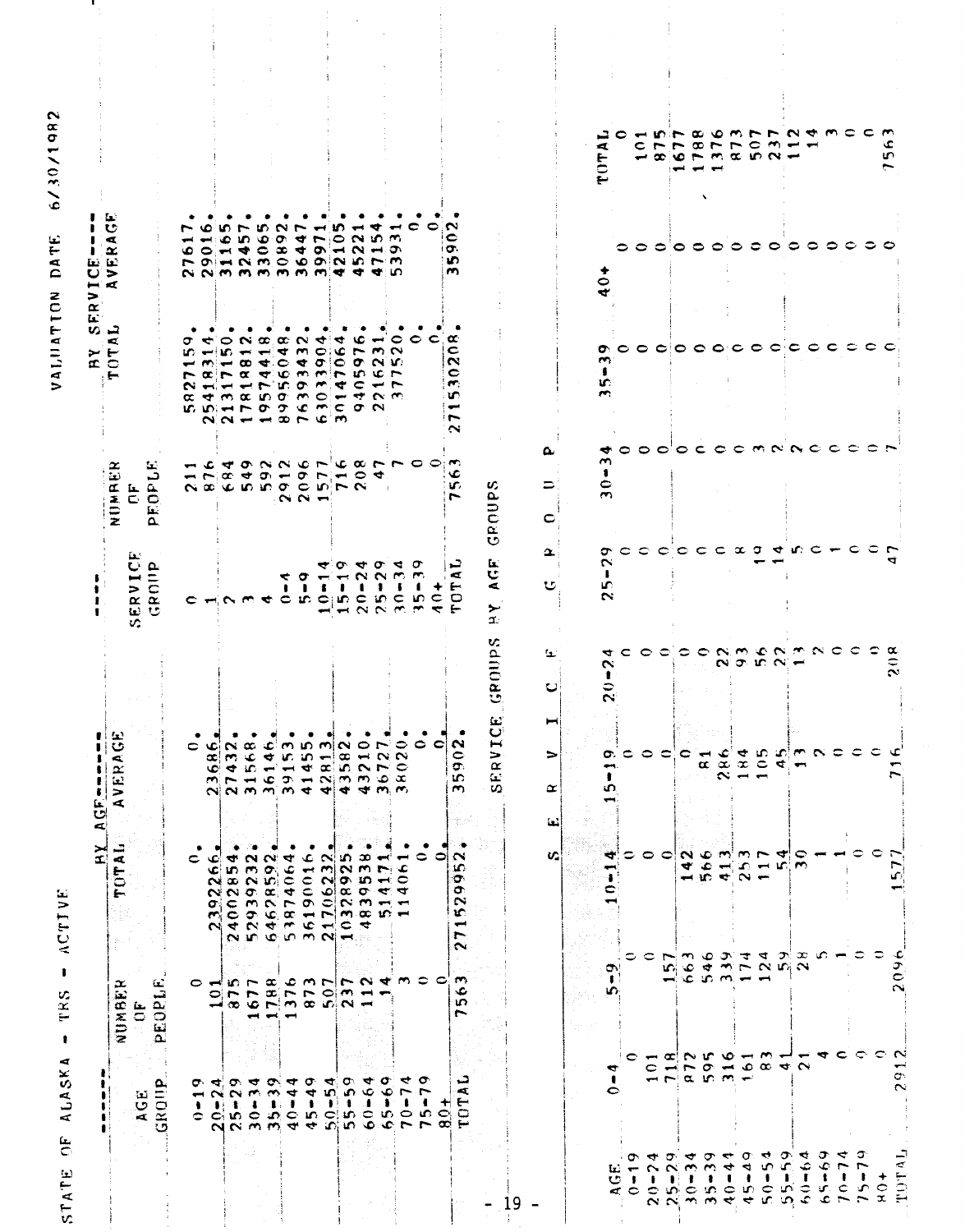STATE OF ALASKA - TRS - RETIREES

VALUATION DATE 6/30/1982

| NUMBER<br>pEOPLE<br>$\tilde{\mathbf{u}}$                 | ×,<br>$\overline{a}$<br>TOT                                                                                                          |                                                                         |                                               |                                                             |                                                                     |                                                  |                             |
|----------------------------------------------------------|--------------------------------------------------------------------------------------------------------------------------------------|-------------------------------------------------------------------------|-----------------------------------------------|-------------------------------------------------------------|---------------------------------------------------------------------|--------------------------------------------------|-----------------------------|
|                                                          |                                                                                                                                      | ثعة<br>$\bar{\mathbf{c}}$<br>$\blacktriangleleft$<br>$\frac{1}{2}$<br>> |                                               | ≃<br>NUMBEL                                                 | ×.<br>$\overline{\mathbf{r}}$                                       | AGE<br>$\mathbf{E}$<br>∍<br>Æ                    |                             |
|                                                          |                                                                                                                                      |                                                                         | SERVICE<br>GROUP                              | ЪŽ<br>ت<br>PROPI<br>$\ddot{\sigma}$                         |                                                                     |                                                  |                             |
|                                                          |                                                                                                                                      |                                                                         |                                               |                                                             |                                                                     | ١c<br>∼<br>m<br>∼                                |                             |
|                                                          | ٠<br>∼<br>$\sim$ $-1$<br>m, m                                                                                                        | œ<br>÷<br>$\sim$ $-$<br>$m_{1}m_{2}$                                    | c<br>$\overline{\phantom{0}}$                 |                                                             | œ<br>w.<br>₩<br><b>MENMONGOOOO</b><br><b>HURCMANNA</b><br>22222122  | $\infty$                                         |                             |
|                                                          | œ<br>င<br>↤                                                                                                                          | $\bullet$<br>$\overline{\phantom{a}}$                                   |                                               |                                                             | ۱Œ<br>$\Gamma$ $\mathfrak{c}$<br><b>40546</b><br>$\sigma$ in $\sim$ | ₹<br>$-5$<br>0.0500<br>CCD TONNMOON<br>یس پس ایس |                             |
|                                                          |                                                                                                                                      | $\circ$<br>r<br>o.<br>o.                                                | $\sim$ $\sim$                                 | $\overline{\phantom{0}}$                                    | င<br>$\mathbf{m}$                                                   | ۱¢<br>$\sim$                                     |                             |
|                                                          | $\sigma$ $c$<br>$\mathcal{O} = \mathcal{O} \times \mathcal{O} \times \mathcal{O}$                                                    | $\bullet$<br>$\mathbf{m}$<br>$\bullet$<br>$\bullet$                     | ູ                                             |                                                             | $\bullet$<br>$\omega$                                               | ю<br>G.<br>$\leftarrow$                          |                             |
|                                                          |                                                                                                                                      | $\bullet$<br>Wτ.<br>$\blacktriangleleft$<br><b>D</b>                    | 4<br>Ł                                        | $-5$                                                        | $\overline{\phantom{0}}$<br>$+ \alpha c$                            | 59<br>$\rightarrow$                              |                             |
|                                                          |                                                                                                                                      | $\overline{\mathbf{3}}$<br>$\infty$<br>$\infty$                         | σ<br>$\bullet$<br>$\sim$ 10                   |                                                             | $\overline{\phantom{a}}$                                            | ᡐ<br>$\infty$<br>$\bullet$                       |                             |
|                                                          |                                                                                                                                      | N.<br>Ó<br>$\sim$<br>$\mathbf{C}$                                       | 4<br>ı<br>$\circ$                             | $\overline{\phantom{a}}$                                    | $\mathbf c$<br>0.99                                                 | m<br>$\sim$                                      |                             |
|                                                          | $\sigma$ $\alpha$ $\sim$ $\sigma$ $\alpha$ $\sigma$ $\sim$<br>$\leftarrow$ $\alpha$ $\omega$ $\alpha$ $\alpha$ $\alpha$              | w.<br>σ<br>$\mathbf C$                                                  | Ø<br>1<br>in.                                 | $\infty$ in $\leftarrow$                                    | ٠<br>$\overline{\mathbf{a}}$<br>$C_1$ $C_2$ $C_3$ $C_4$             | $\infty$<br>КO.                                  |                             |
|                                                          |                                                                                                                                      | ∼<br>$\alpha$<br>7 <sub>m</sub>                                         | ◆<br>$\sim$<br>$20 -$                         |                                                             | иC.<br>4<br>ъc.                                                     | $\sim$<br>$\overline{ }$<br>$\bullet$            |                             |
|                                                          | $\sigma$ $\sigma$<br>$\blacktriangledown$                                                                                            | o<br>۱Ç.                                                                | ¢<br>$\tilde{\mathbf{r}}$                     |                                                             | يبب<br>$\bullet$<br>$\sigma$                                        | ھ<br>$\bullet$<br>in.                            |                             |
|                                                          | କ<br>$\bullet$<br>$-1$                                                                                                               | œ<br>÷                                                                  | ≖<br>$\mathbf{r}$<br>ı<br>25.0                |                                                             | $\pmb{\sigma}$<br>$\circ$<br>σ                                      | ᡔ<br>$\bullet$<br>ه.                             |                             |
|                                                          | ∼<br>$\overline{ }$                                                                                                                  | c<br>$\alpha$<br>$\propto$<br>$m \propto \alpha$                        | ూ<br>$\sim$<br>٠<br>$\frac{15}{7}$            | C                                                           | $\circ$                                                             | 0                                                |                             |
|                                                          | : م<br>اسو                                                                                                                           |                                                                         | ٠<br>$\circ$<br>₹                             | $\bullet$                                                   | ∊                                                                   | ∊                                                |                             |
| o o n o u c q n v c x n lo<br>o o n o u c q n v c x n lo | ∘<br>5.887<br>٦C<br>$\alpha$ r<br>$\alpha$ m $\rightarrow$ o $\alpha$ $\rightarrow$ m $\alpha$ $\rightarrow$ m $\alpha$<br>پيو<br>'N | $m, \alpha$<br>ini N<br>$\rightarrow$<br>山戸                             | د ر<br>⋖<br>$\ddot{}$<br>Ē                    | u.<br>$\infty$<br>$\blacktriangledown$<br>$\longrightarrow$ | ៴<br>ෑ<br>r<br>۰<br>≔<br>$\sim$<br>⊶<br>$\sim$                      | œ<br>iΝ<br>im.<br>₩<br>ىپ                        |                             |
|                                                          |                                                                                                                                      | SdilDat<br>ERVICE<br>s.                                                 | E)<br>$\bar{\mathbf{z}}$<br>≻<br>$\mathbf{x}$ | GROUPS                                                      |                                                                     |                                                  |                             |
|                                                          | $\mathbf{u}$<br>w                                                                                                                    | L.<br>ပ<br>><br>$\propto$                                               | $\propto$<br>U                                | Δ<br>$\Rightarrow$<br>0                                     |                                                                     |                                                  |                             |
|                                                          |                                                                                                                                      |                                                                         |                                               |                                                             |                                                                     |                                                  |                             |
| 1<br>u.                                                  | ₩<br>ວາ                                                                                                                              | ↔<br>$\sim$<br>$\ddot{\phantom{a}}$<br>0<br>u<br>ഗ                      | σ<br>$\sim$<br>m<br>$\sim$                    | ≁<br>$\sim$<br>$\ddot{\bullet}$<br>$\bullet$<br>$\sim$      | $\sigma$ c<br>m<br>$\mathbf{f}$<br>lΓ.<br>$\sim$                    | $40+$                                            | ⋖<br>TOT                    |
|                                                          | っ                                                                                                                                    |                                                                         | ≎                                             | င                                                           |                                                                     | ခ                                                |                             |
|                                                          | ∘<br>$\circ$ $\circ$                                                                                                                 | $\circ$ $\circ$                                                         |                                               |                                                             |                                                                     | $\circ$                                          |                             |
|                                                          |                                                                                                                                      |                                                                         |                                               |                                                             |                                                                     |                                                  | c                           |
|                                                          | ≎                                                                                                                                    | C<br>0: C C C i C C C C C H C C                                         | $\circ$ $\circ$ $\circ$ $\circ$               | $\circ \circ \circ \circ \circ \circ$                       | .                                                                   |                                                  | NMCHCTM                     |
|                                                          | m                                                                                                                                    | $\mathbf C$                                                             |                                               |                                                             |                                                                     |                                                  |                             |
|                                                          |                                                                                                                                      | c                                                                       |                                               |                                                             |                                                                     | $\bullet$                                        |                             |
|                                                          |                                                                                                                                      | c                                                                       |                                               |                                                             |                                                                     | ≎                                                |                             |
|                                                          | $\sim$ $\sim$ $\sim$ $\sim$ $\sim$<br>$\mathbf{N}$                                                                                   | €                                                                       | $\circ \circ \circ \circ$                     | $\mathbf{C}$                                                |                                                                     | $\circ$                                          | <b>ANGEGNEEMA</b><br>- 232- |
|                                                          |                                                                                                                                      | C                                                                       |                                               | $\circ$ $\circ$                                             |                                                                     | ಂ                                                |                             |
| $\overline{\phantom{a}}$                                 | $\rightarrow \sim \sim \sim$<br>$\alpha$ $\omega$ and $\alpha$ $\alpha$                                                              | $\mathbf{\hat{c}}$                                                      |                                               |                                                             |                                                                     | $\circ$                                          |                             |
| $\overline{\phantom{a}}$                                 |                                                                                                                                      | င                                                                       | -C                                            | €                                                           |                                                                     |                                                  |                             |
|                                                          | ဲဝေးကို                                                                                                                              | ె                                                                       | €                                             |                                                             |                                                                     | $\circ$                                          |                             |
|                                                          | တ္ ေ ဟ<br>$N$ to $\Gamma$ $\rightarrow$<br>≎                                                                                         | $\sim \alpha$ $\sigma$<br>$\sigma$ $\sim$<br>$\sim -5$                  | €                                             |                                                             |                                                                     | ≎                                                | $P$ $\alpha$ $n$ $n$        |
|                                                          | $\propto x$                                                                                                                          |                                                                         | மு மு                                         |                                                             |                                                                     | 0                                                | $\alpha$                    |
|                                                          | $\alpha$<br>⇨                                                                                                                        |                                                                         |                                               |                                                             |                                                                     |                                                  | ¢                           |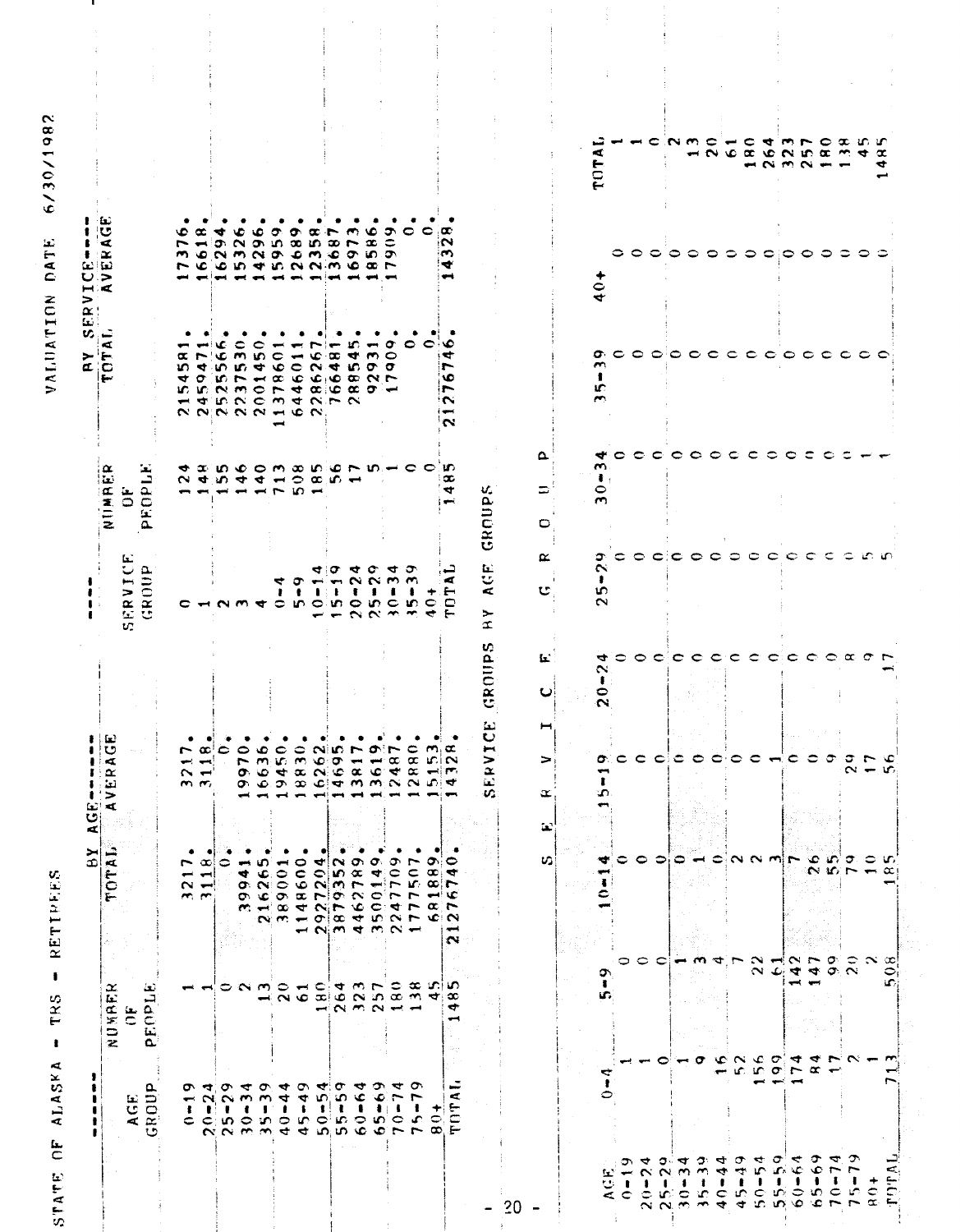$\mathbf{I}$ 

### 1.3 STATISTICS ON NEW RETIREES

DURING THE YEAR ENDING JUNE 30

|                              | 1978    | 1979           | 1980      | 1981      | 1982      |
|------------------------------|---------|----------------|-----------|-----------|-----------|
| Service:                     |         |                |           |           |           |
| Number                       | 97      | 139            | 153       | 129       | 109       |
| Average Age<br>At Retirement | 54.81   | 55.60          | 56.20     | 55.70     | 55.24     |
| Average Benefit              | \$1,093 | \$1,145        | \$1,252   | \$1,320   | \$1,425   |
| Disability:                  |         |                |           |           |           |
| Number                       | 8       | $\overline{9}$ | 3         | 8         | 10        |
| Average Age<br>At Retirement | 46.56   | 48.03          | 48.76     | 42.56     | 44.47     |
| Average Benefit              | \$1,290 | \$1,546        | \$1,799   | \$1,766   | \$2,075   |
| Survivor:                    |         |                |           |           |           |
| Number                       | 5       | 12             | 8         | 16        | 5         |
| Average Age<br>At Retirement | 48.45   | 49.85          | 58.25     | 53.39     | 67.39     |
| Average Benefit              | \$1,110 | 550<br>\$      | 602<br>\$ | 956<br>\$ | 700<br>\$ |
| Total:                       |         |                |           |           |           |
| Number                       | 110     | 160            | 164       | 153       | 124       |
| Average Age<br>At Retirement | 53.92   | 54.74          | 56.16     | 55.62     | 55.70     |
| Average Benefit              | \$1,108 | \$1,123        | \$1,230   | \$1,305   | \$1,448   |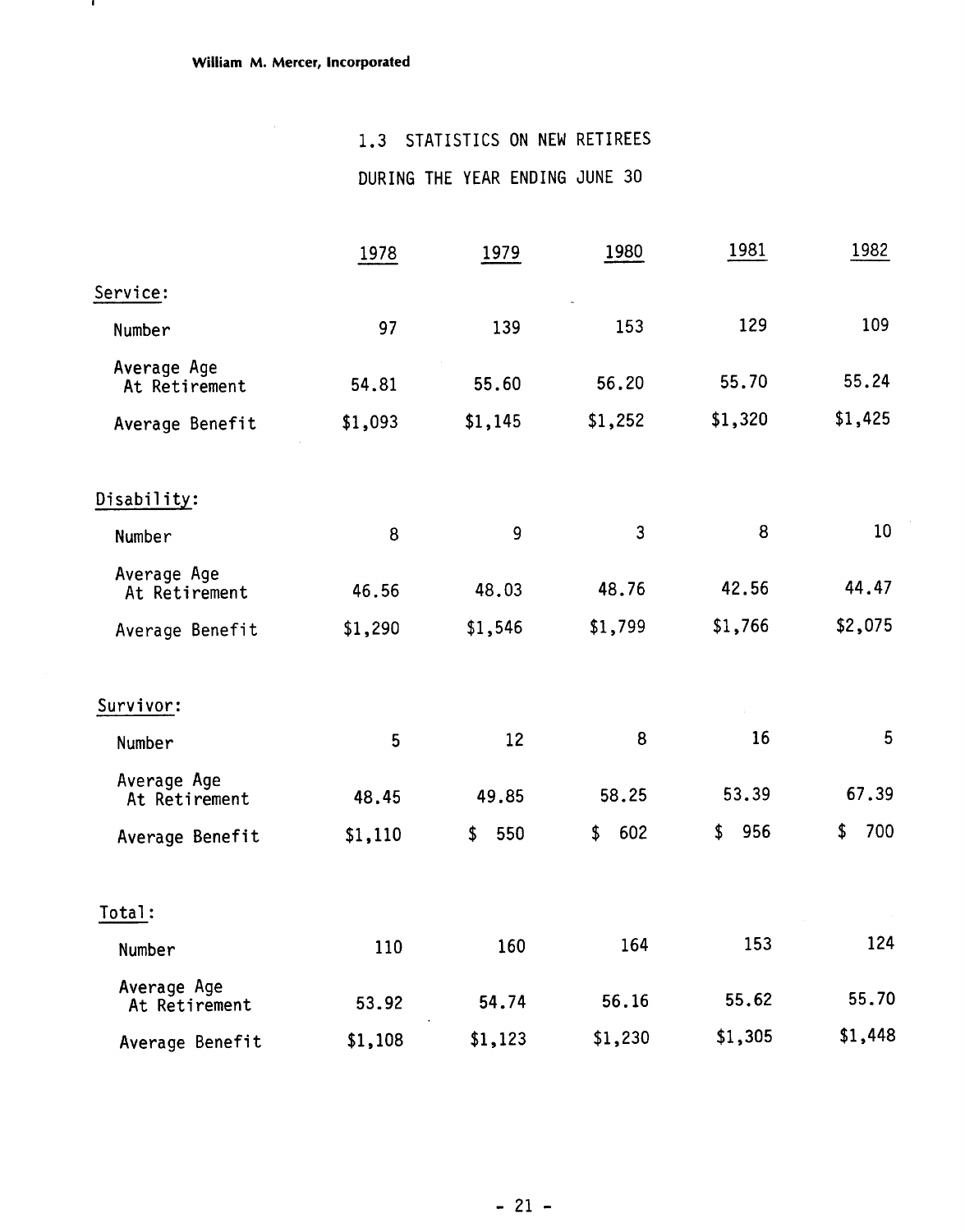$\mathbf{I}$ 

# 1.4 STATISTICS ON ALL RETIREES

## AS OF JUNE 30

|                           | 1981         | 1982         |
|---------------------------|--------------|--------------|
| Normal Retirement         |              |              |
| Number                    | 1,262        | 1,361        |
| Average Age At Retirement | 57.86        | 57.59        |
| Average Age Now           | 64.00        | 64.19        |
| Average Monthly Benefit   | \$1,128.00   | \$1,192.75   |
| Widow's Benefits          |              |              |
| Number                    | 34           | 36           |
| Average Age At Retirement | 61.18        | 59.74        |
| Average Age Now           | 64.99        | 66.11        |
| Average Monthly Benefit   | \$<br>529.50 | \$<br>566.17 |
| Survivor's Benefits       |              |              |
| Number                    | 31           | 31           |
| Average Age At Retirement | 41.24        | 41.27        |
| Average Age Now           | 45.75        | 46.86        |
| Average Monthly Benefit   | \$1,190.75   | \$1,184.33   |
| Disabilities              |              |              |
| Number                    | 53           | 57           |
| Average Age At Retirement | 44.58        | 44.13        |
| Average Age Now           | 49.22        | 48.63        |
| Average Monthly Benefit   | \$1,474.67   | \$1,625.83   |

 $\bar{z}$ 

 $\sim$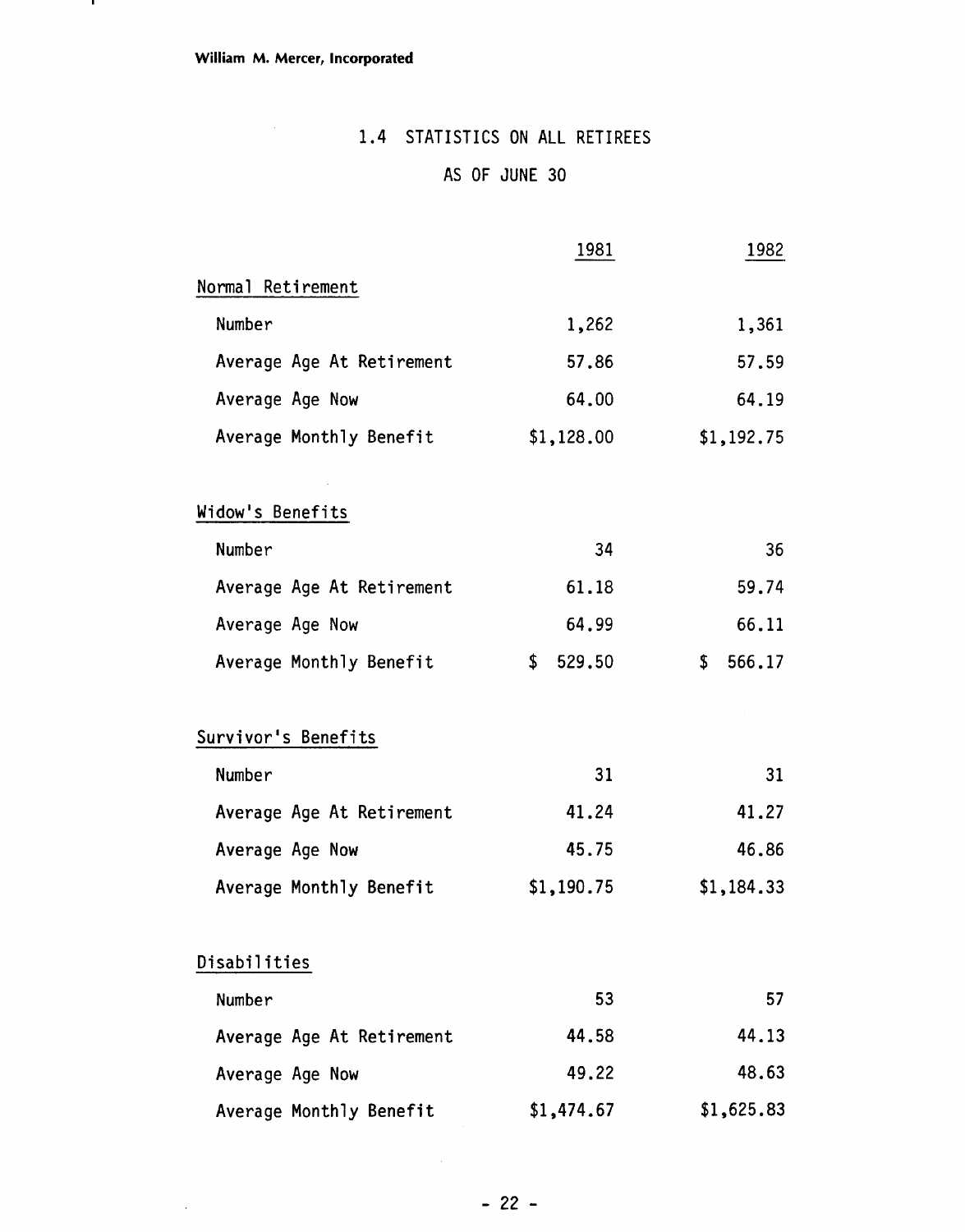#### 1.5 ACTUARIAL METHOD AND ASSUMPTIONS

#### Valuation of Liabilities

- A. Actuarial Method Attained Age Normal, also known as Aggregate Method with Supplemental Liability. The unfunded accrued benefit liability is amortized over 30 years.
- B. Actuarial Assumptions
	- 1. Interest 2. Salary Scale 8% per year, compounded annually, net of investment expenses. 8% per year for the first 5 years of employment and 7% per year

thereafter.

8% per year.

- 3. Health Inflation
- 4. Mortality 1971 Group Annuity Mortality Table.
- 5. Turnover Based upon the 1980-81 actual total turnover experience. (See Table 1).
- 6. Disability Incidence rates in accordance with Table 2. Post-disabil ity mortality in accordance with rates published by the Pension Benefit Guaranty Corporation to reflect mortality of those

receiving disability benefits

- 7. Retirement Age under Social Security. The average of age 60 and the earliest age for which unreduced retirement benefits will be
- 8. Spouse's Age Wives are assumed to be four years younger than husbands.

available.

9. Contribution Refunds 100% of those terminating after age 35 with 8 or more years of service will leave their contributions and thereby retain their deferred vested benefit. All others who terminate are assumed to have their contributions refunded .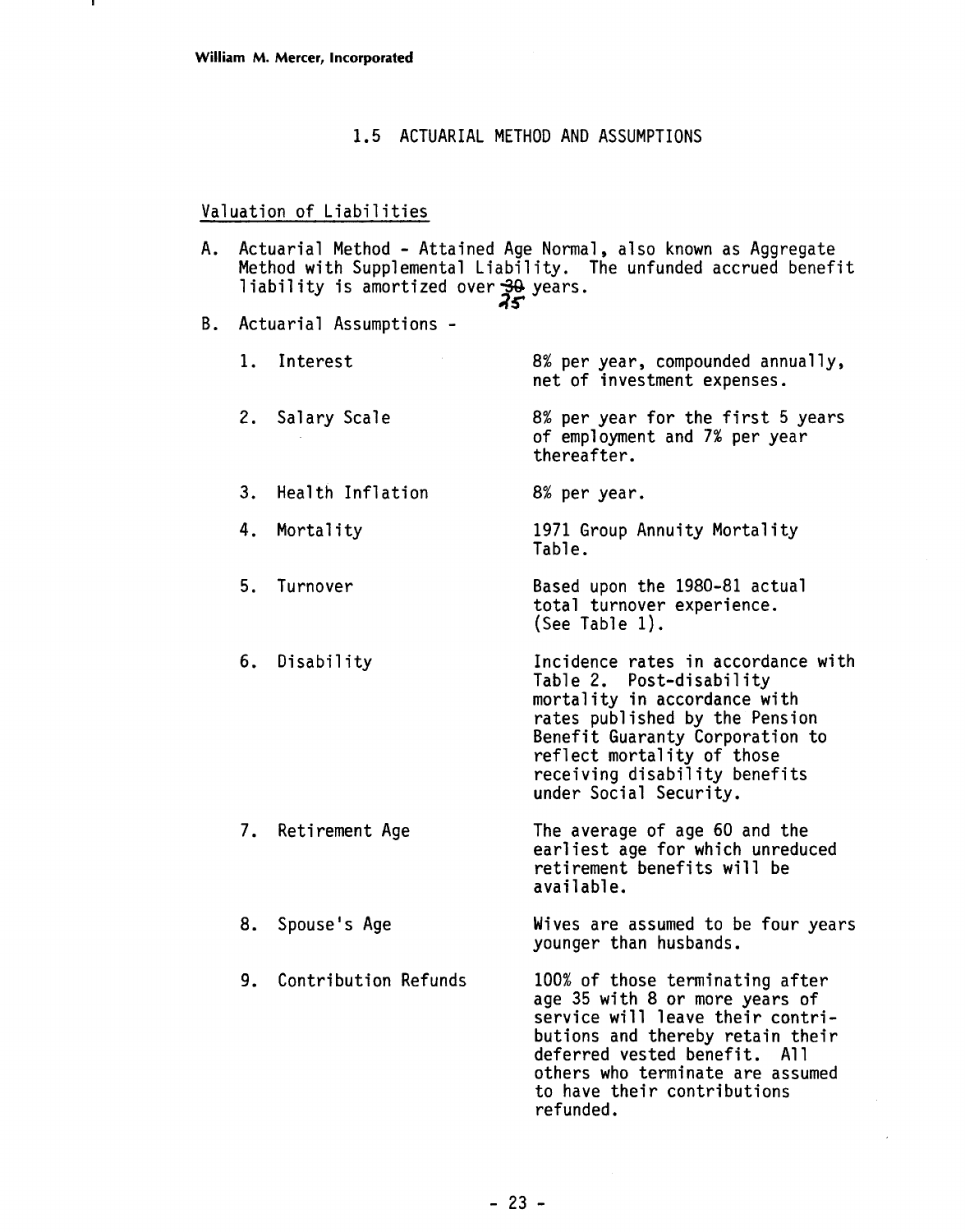| 10. C.0.L.A.   | 49% of those receiving retirement<br>benefits will be eligible for<br>C.0.L.A.                                               |
|----------------|------------------------------------------------------------------------------------------------------------------------------|
| 11. Sick Leave | 4.7 days of unused sick leave<br>for each year of service will<br>be available to be credited<br>once the member is retired. |
| 12. Expenses   | No loading for expenses.                                                                                                     |

#### Valuation of Assets

Based upon the three-year average ratio between market and book values of the Systems's assets. Assets are accounted for on an accrued basis.

#### Valuation of Medical Benefits

Medical benefits for retirees are provided by the payment of premiums from the trust fund. A pre-65 cost and lower post-65 cost (due to Medicare) were assumed such that the total rate for all retirees equals the present premium rate. These medical premiums are then increased with the health inflation assumption. The same method used for funding retirement benefits is also used to fund health benefits.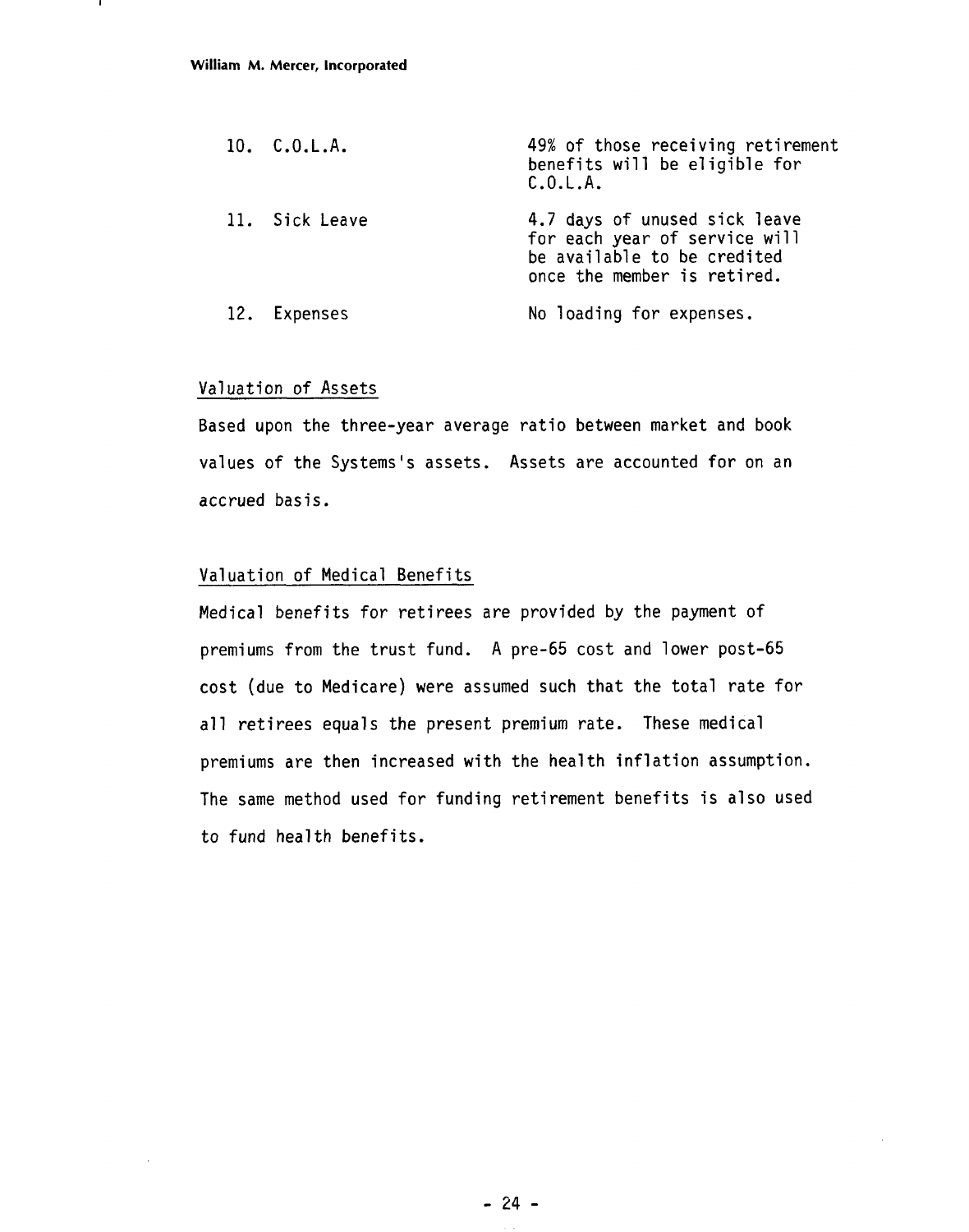- 11

### TABLE 1

### EMPLOYEE TURNOVER ASSUMPTIONS

| Select Rates of Turnover<br>During the First 3 Years<br>of Employment |                              | After 3 Years of<br>Employment    |                                                    |
|-----------------------------------------------------------------------|------------------------------|-----------------------------------|----------------------------------------------------|
| Year of<br>Employment                                                 | Males                        | Attained<br>Age                   | Rate                                               |
| $\frac{1}{2}$                                                         | .12<br>.26<br>.32            | 20<br>21<br>22<br>23<br>24<br>25  | .1500<br>.1500<br>.1500<br>.1500<br>.1500<br>.1500 |
| Year of<br>Employment<br>$\begin{array}{c} 1 \\ 2 \\ 3 \end{array}$   | Females<br>.09<br>.11<br>.16 | 26<br>27<br>28<br>29<br>30        | .1500<br>.1500<br>.1500<br>.1500<br>.1400          |
|                                                                       |                              | 31<br>32<br>33<br>34<br>35        | .1300<br>.1200<br>.1100<br>.1000<br>.0900          |
|                                                                       |                              | 36<br>37<br>38<br>39<br>40        | .0800<br>.0800<br>.0700<br>.0700<br>.0650          |
|                                                                       |                              | 41<br>42<br>43<br>44<br>45        | .0650<br>.0650<br>.0600<br>.0600<br>.0600          |
|                                                                       |                              | 46<br>47<br>48<br>49<br>50        | .0600<br>.0550<br>.0550<br>.0550<br>.0500          |
|                                                                       |                              | 51<br>52<br>53<br>54<br>55 and Up | .0500<br>.0500<br>.0500<br>.0500<br>.0000          |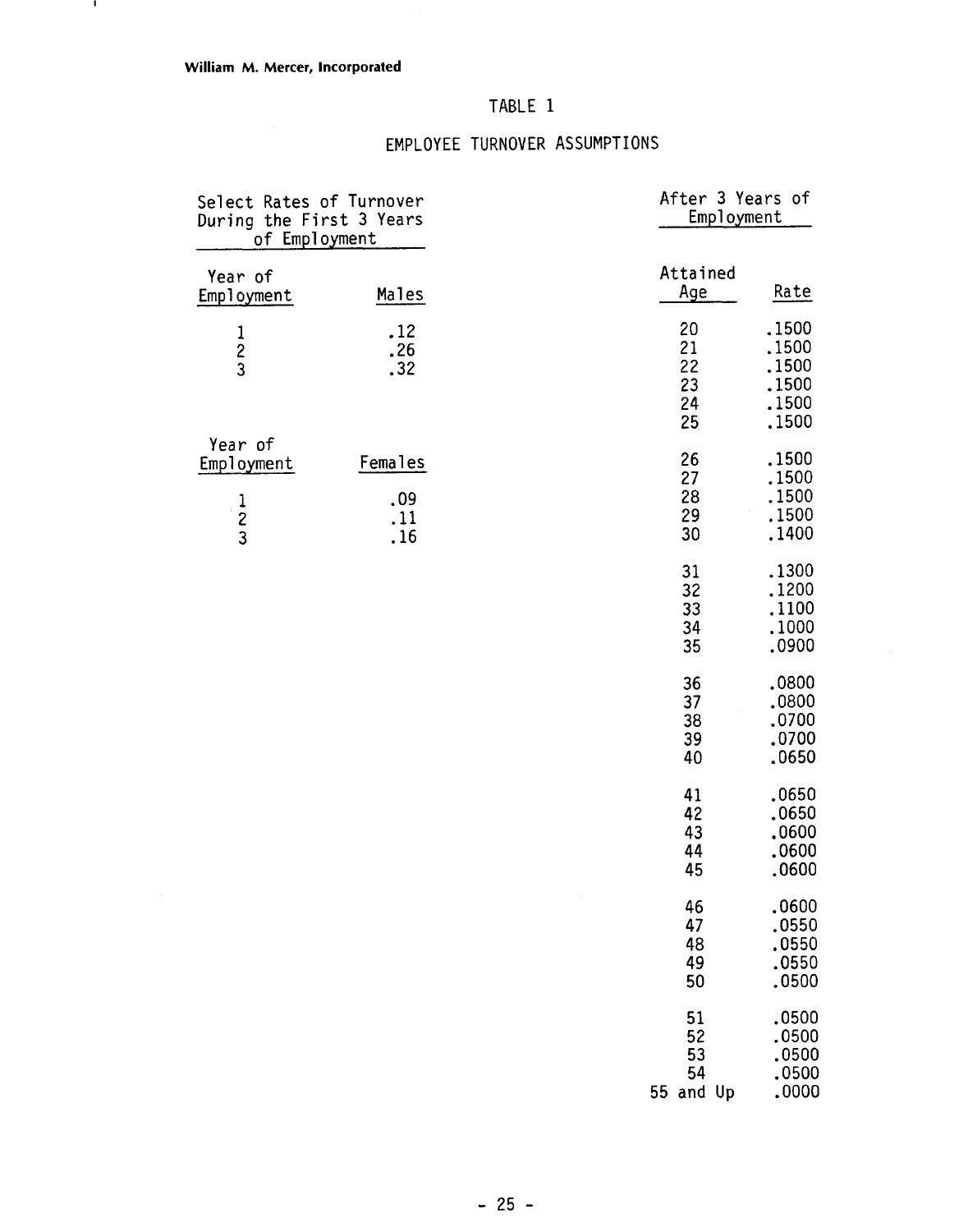### TABLE 2

William M. Mercer, Incorporated **DISABILITY RATES** 

 $\mathbf{r}$ 

### ANNUAL RATES FOR 1,000 EMPLOYEES

| <u>Age</u>                              | Rate                                         |
|-----------------------------------------|----------------------------------------------|
| 20<br>21<br>$\frac{22}{23}$<br>23<br>24 | $.70$<br>$.71$<br>$.72$<br>$.73$<br>$.74$    |
| 25<br>26<br>27<br>28<br>29              | .75<br>.76<br>.78<br>.80<br>.82              |
| 30<br>31<br>32<br>33<br>34              | .84<br>.86<br>.88<br>.90<br>.93              |
| 35<br>36<br>37<br>38<br>39              | .96<br>.99<br>1.03<br>1.07<br>1.11           |
| 40<br>41<br>42<br>43<br>44              | 1.15<br>1.20<br>1.27<br>1.36<br>1.48         |
| 45<br>46<br>47<br>48<br>49              | 1.62<br>1.76<br>1.91<br>2.07<br>2.23         |
| 50<br>51<br>52<br>53<br>54              | 2.40<br>2.60<br>2.86<br>2.86<br>3.18<br>3.56 |
| 55<br>56<br>57<br>58<br>59              | 4.00<br>4.59<br>5.34<br>6.10<br>7.20         |
| 60<br>$61$<br>$62$<br>$63$<br>64        | 8.43<br>9.75<br>11.30<br>13.05<br>14.90      |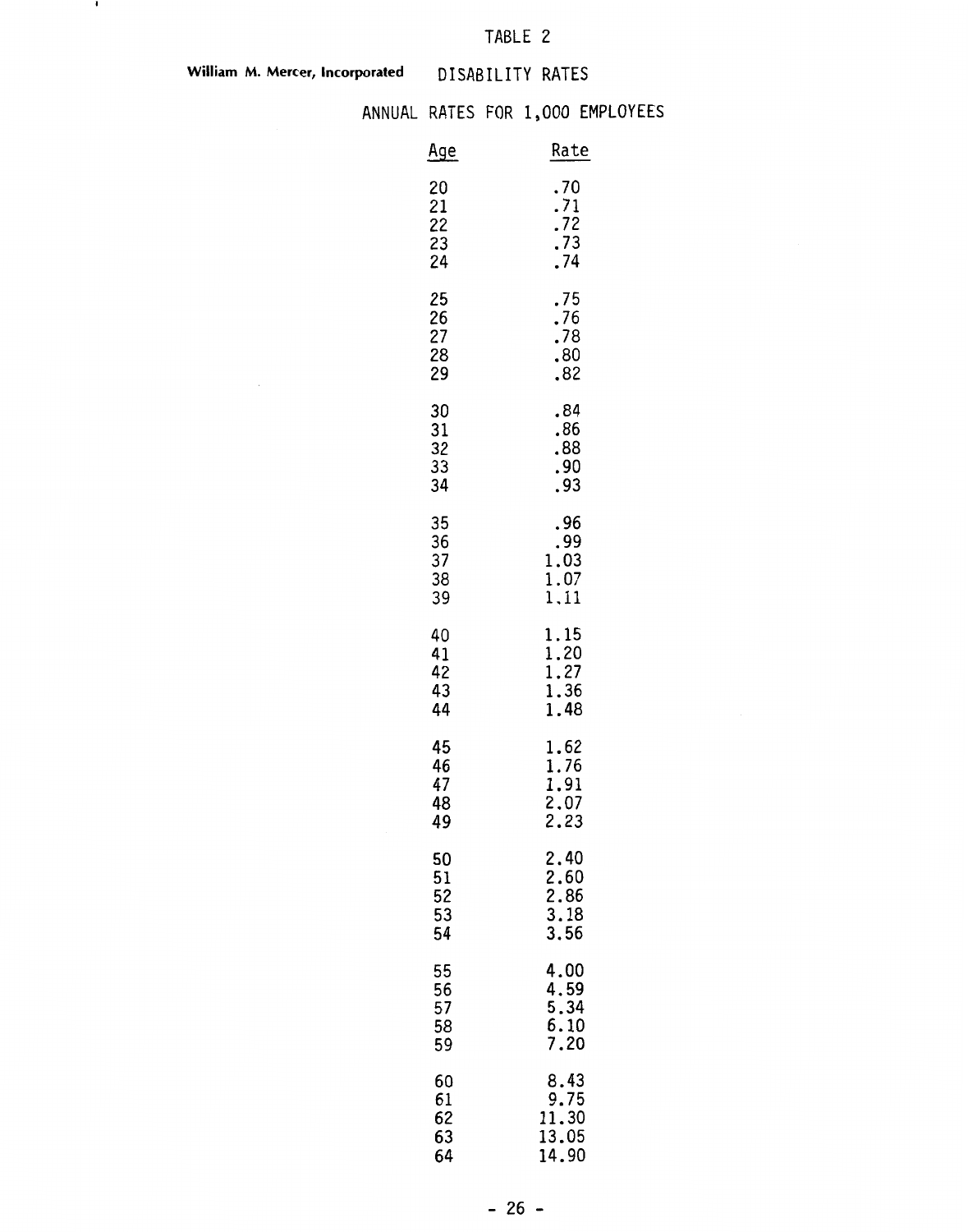$\mathbf{r}$ 

### **SECTION 2**

### **DETAILED VALUATION RESULTS**

 $\overline{\phantom{a}}$ 

This section presents in detail the results of the actuarial valuation that were outlined in the Summary.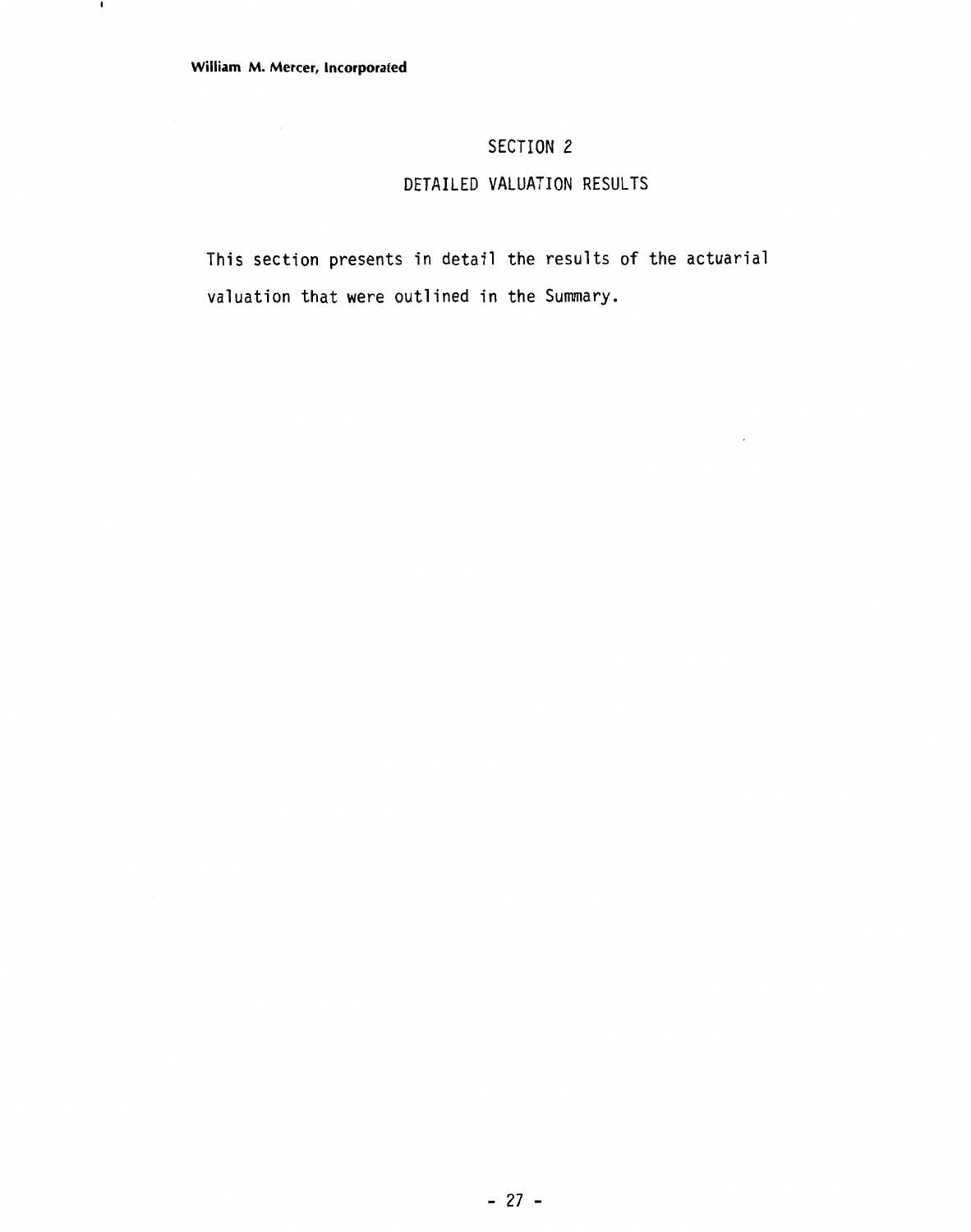$\bar{\mathcal{A}}$ 

 $\mathbf{I}$ 

### 2.1 STATEMENT OF NET ASSETS

### AS OF JUNE 30, 1982

|                                               | Cost Value    | Market Value             |
|-----------------------------------------------|---------------|--------------------------|
| Cash                                          | \$<br>559,777 | $\mathsf{\$}$<br>559,777 |
| CD's and Other Short-<br>Term Issues          | 66, 101, 804  | 67,070,028               |
| Gold                                          | 20,905,555    | 18,424,049               |
| Investment Securities:                        |               |                          |
| U.S. Government                               | 123,457,108   | 101,805,475              |
| 0ther                                         | 25,387,030    | 15,922,603               |
| Common Stock (including<br>Convertible Stock) | 47, 152, 139  | 44,497,158               |
| Real Estate Equity Fund                       | 25,918,564    | 27,451,862               |
| Loans & Mortgages                             | 156,209,601   | 156,209,601              |
| Miscellaneous                                 | 11,588,018    | 11,588,018               |
| Total Assets                                  | \$477,279,596 | \$443,528,571            |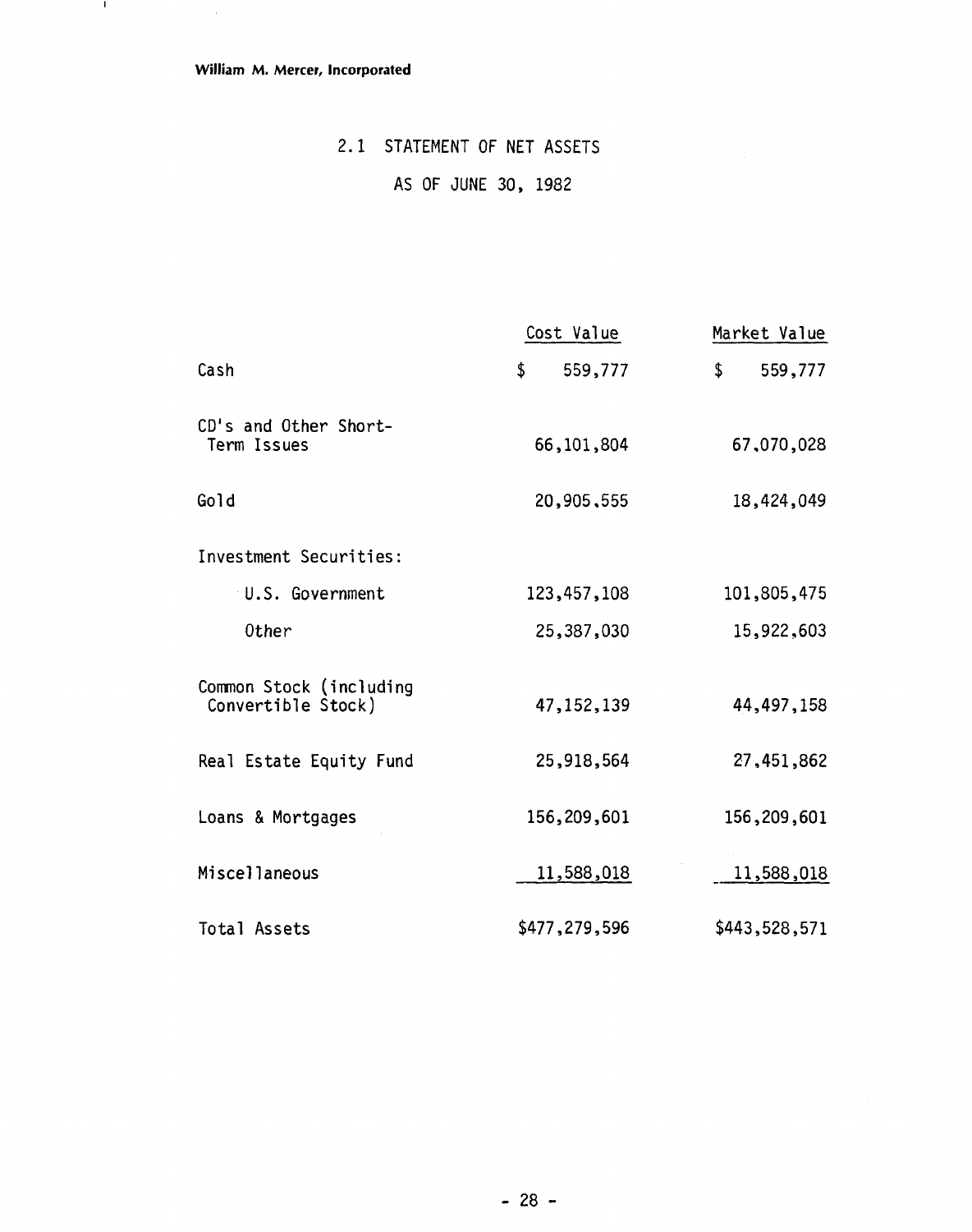$\mathbf{I}$ 

### **2.2 CHANGES IN NET ASSETS**

### **DURING FISCAL YEAR 1982**

**Net Assets, 6-30-81** 

\$373,253,081

| Employee Contributions                       | \$21,735,042  |            |
|----------------------------------------------|---------------|------------|
| Employer and State Matching<br>Contributions | 50,856,750    |            |
| Investment Income                            | 30,900,759    |            |
| Interest on Member's<br>Indebtedness         | 672,620       |            |
| Unrealized Gain (Loss)<br>on Investments     | (6, 701, 194) | 97,463,977 |
| Deductions:                                  |               |            |
| Medical Benefits                             | \$1,683,098   |            |
| Retirement Benefits                          | 21,198,346    |            |
| Refunds of Contributions                     | 2,974,426     |            |
| Administrative Expenses                      | 1,332,617     | 27,188,487 |
|                                              |               |            |

**Net Assets, 6-30-82** 

\$443,528,571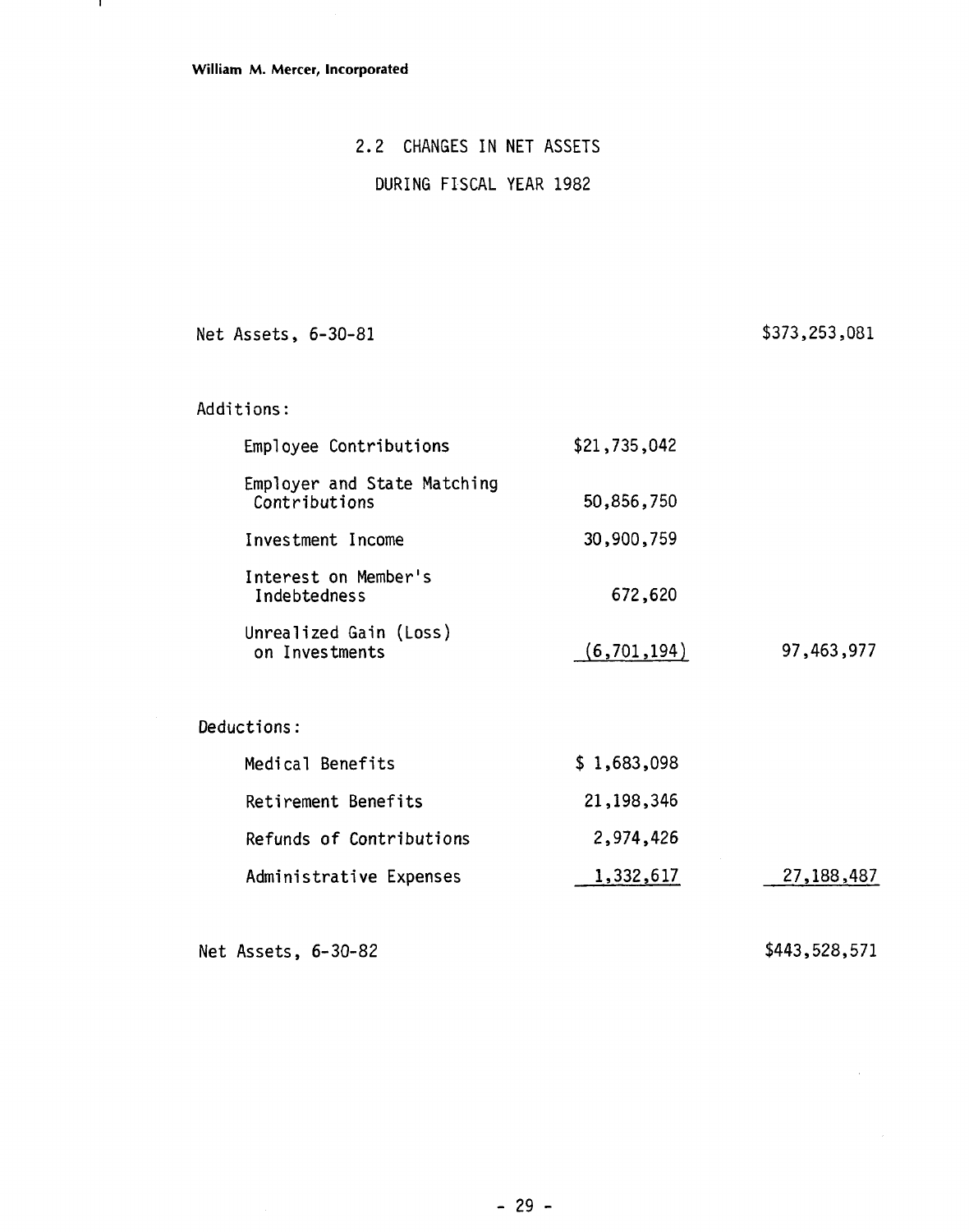- 11

### 2.3 DEVELOPMENT OF VALUATION ASSETS

### AS OF JUNE 30, 1982

|     |                                                                 | Market Value  | Cost Value    | Ratio (M/C)   |
|-----|-----------------------------------------------------------------|---------------|---------------|---------------|
| (1) | June 30, 1982                                                   | \$443,528,571 | \$477,279,596 | .9293         |
| (2) | June 30, 1981                                                   | 373,253,081   | 399,549,609   | .9342         |
| (3) | June 30, 1980                                                   | 320, 314, 293 | 328, 346, 720 | .9755         |
| (4) | Average Ratio                                                   |               |               | .9463         |
| (5) | Cost Value at<br>June 30, 1982                                  |               |               | \$477,279,596 |
| (6) | <b>Valuation Assets</b><br>at June 30, 1982<br>$(4) \times (5)$ |               |               | \$451,649,682 |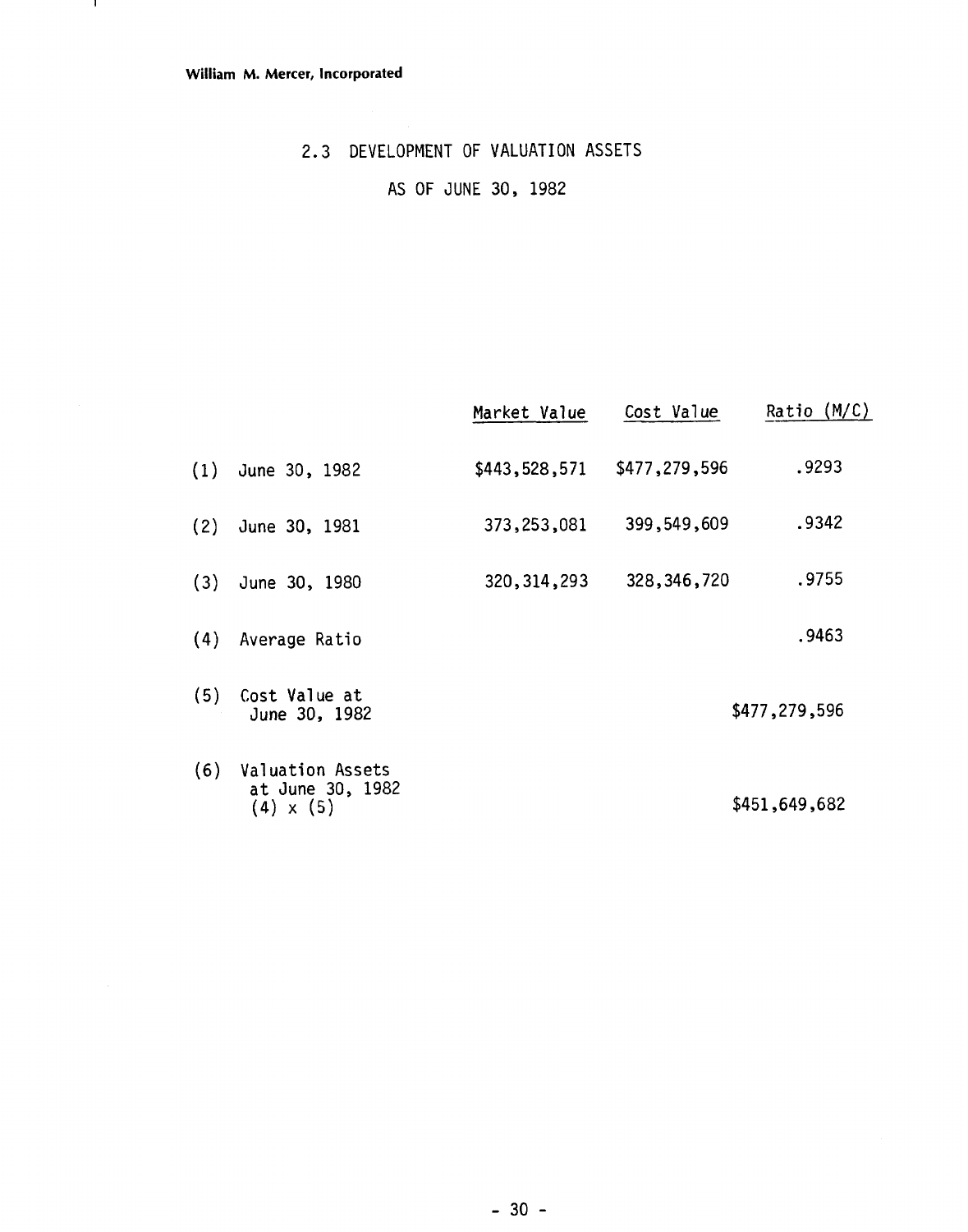$\mathbf{1}$ 

### 2.4 BREAKDOWN OF PRESENT VALUE

### OF BENEFITS

|                            | Present Value of<br>Accrued Benefit | Present Value of<br>Fully Projected Benefit |
|----------------------------|-------------------------------------|---------------------------------------------|
| Active Members             |                                     |                                             |
| Retirement Benefits        | \$184,705,520                       | \$528, 111, 712                             |
| Termination Benefits       | 83,012,367                          | 203,667,575                                 |
| Disability Benefits        | 9,881,216                           | 15,277,706                                  |
| Death Benefits             | 4,074,787                           | 7,903,625                                   |
| Return of Contributions    | 9,290,996                           | 15,146,004                                  |
| Health Benefits            | 56,078,016                          | 70,358,656                                  |
| Subtotal                   | \$347,042,902                       | \$840,465,278                               |
| Inactive Members           |                                     |                                             |
| Not Vested                 | 4,902,825<br>\$                     | \$4,902,825                                 |
| <b>Vested Terminations</b> | 24,727,385                          | 24,727,385                                  |
| Retirees & Beneficiaries   | 210, 342, 961                       | 210, 342, 961                               |
| Subtotal                   | \$239,973,171                       | \$239,973,171                               |
| <b>TOTALS</b>              | \$587,016,073                       | \$1,080,438,449                             |